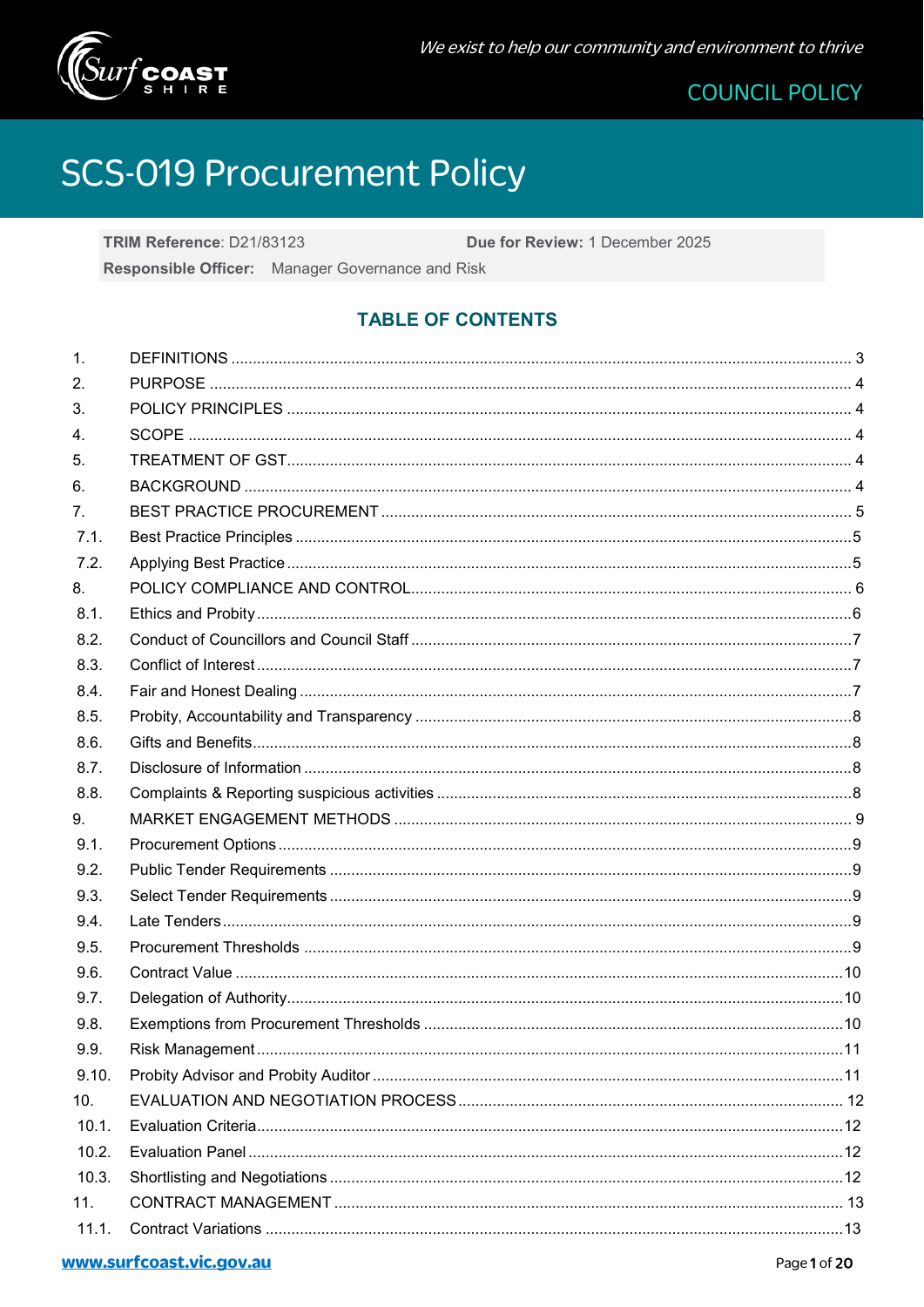

| 12 <sub>1</sub> |  |
|-----------------|--|
| 12.1.           |  |
| 12.2.           |  |
| 12.3.           |  |
| 13.             |  |
| 13.1.           |  |
| 13.2.           |  |
| 13.3.           |  |
| 14.             |  |
| 14.1.           |  |
| 14.2.           |  |
| 14.3.           |  |
| 15 <sub>1</sub> |  |
| 16.             |  |
| 17.             |  |
|                 |  |
|                 |  |
|                 |  |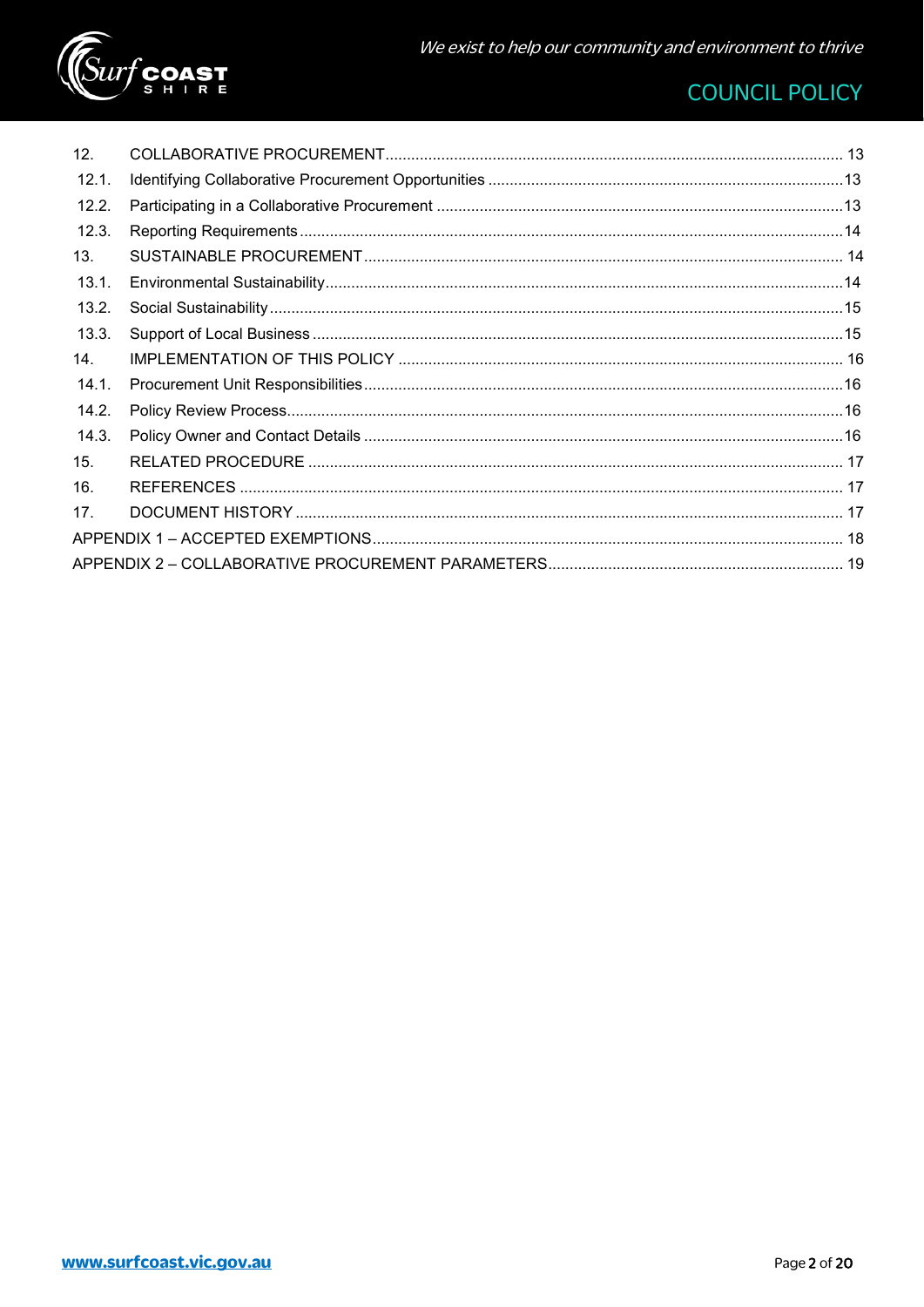

# <span id="page-2-0"></span>**1. DEFINITIONS**

| <b>Term</b>                                         | <b>Description</b>                                                                                                                                                                                                                                                                                                                               |
|-----------------------------------------------------|--------------------------------------------------------------------------------------------------------------------------------------------------------------------------------------------------------------------------------------------------------------------------------------------------------------------------------------------------|
| Act, the                                            | <b>Local Government Act 2020.</b>                                                                                                                                                                                                                                                                                                                |
| <b>Best and Final Offer (BAFO)</b>                  | The process whereby shortlisted respondents may be invited to submit a best and<br>final offer (BAFO) in relation to all or certain aspects of their proposal.                                                                                                                                                                                   |
| <b>Collaborative Procurement</b>                    | A contract established by a council, government or a nominated agent, aggregator<br>or other approved entity, for the benefit of multiple state, federal and/or local<br>government entities and that achieves value for money by leveraging combined<br>economies of scale.                                                                     |
| <b>Collaborative Procurement</b><br><b>Register</b> | A register of collaborative procurement opportunities, either amongst Councils or<br>with other organisations.                                                                                                                                                                                                                                   |
| <b>Commercial in Confidence</b>                     | Information that, if released, may prejudice the business dealings or commercial<br>interests of Council or another party (e.g. prices, discounts, rebates, profits,<br>methodologies, process information, etc.).                                                                                                                               |
| <b>Contract</b>                                     | A legally binding agreement (including deeds and purchase orders) between<br>parties. For the purpose of this policy, the definition of Contract is limited to<br>agreements with Suppliers for the purchase of goods, services or works on behalf of<br>Council.                                                                                |
| <b>Contract Management</b>                          | The process that ensures all parties to a contract fully meet their respective<br>obligations as efficiently and effectively as possible, in order to deliver the contract<br>objectives and provide value for money.                                                                                                                            |
| <b>Council</b>                                      | Surf Coast Shire Council, including Councillors and Council Staff.                                                                                                                                                                                                                                                                               |
| <b>Councillors</b>                                  | Council's elected representatives (the Mayor and Councillors)                                                                                                                                                                                                                                                                                    |
| <b>Council Staff</b>                                | Includes all Council officers, temporary employees, contractors, volunteers and<br>consultants while engaged by Council.                                                                                                                                                                                                                         |
| <b>Emergency</b>                                    | A sudden or unexpected occurrence which constitutes a risk to life or property<br>requiring immediate action, and which may require the immediate procurement of<br>goods/services/works to provide relief, business continuity or public safety.                                                                                                |
| <b>Evaluation Criteria</b>                          | The criteria that are used to evaluate the compliance and/or relative ranking of<br>proposals. Evaluation criteria must be clearly stated in the request for tender<br>documentation.                                                                                                                                                            |
| <b>Expression of Interest (EOI)</b>                 | An invitation for persons to submit an EOI for the provision of the goods, services<br>and works which generally set out in the overview of requirements contained in the<br>document. This invitation is not an offer or a contract.                                                                                                            |
| G21 Region                                          | Includes the municipalities of City of Greater Geelong, Colac Otway Shire, Surf<br>Coast Shire, Borough of Queenscliffe and the Golden Plains Shire.                                                                                                                                                                                             |
| Goods                                               | Movable personal property, especially merchandise used in trade or commerce and<br>requiring carriage from one place to another.                                                                                                                                                                                                                 |
| <b>Indigenous Business</b>                          | A business that is owned and operated by an Aboriginal or Torres Strait Islander<br>$person(s)$ .                                                                                                                                                                                                                                                |
| <b>Local Supplier</b>                               | A business that is physically located within the municipality of the Surf Coast Shire.                                                                                                                                                                                                                                                           |
| <b>Panel Contract</b>                               | A standing offer arrangement based on a Schedule of Rates contract that sets out<br>rates for goods and services which are available for the term of the agreement but<br>without a commitment to purchase a specified value or quantity of goods or<br>services.                                                                                |
| <b>Probity</b>                                      | Within government, the term <i>probity</i> is often used in a general sense to mean good<br>process. A procurement process that conforms to the expected standards of probity<br>is one in which clear procedures that are consistent with the Council's policies and<br>legislation, are established, understood, and followed from the outset. |
| <b>Probity Advisor</b>                              | Provides advice during the undertaking of a procurement process on probity issues<br>which may arise, together with advice on strategies to overcome potential problems.                                                                                                                                                                         |
| <b>Probity Auditor</b>                              | Provides independent scrutiny after completion of a procurement process and<br>expresses an objective opinion to whether the probity principles and standards were                                                                                                                                                                               |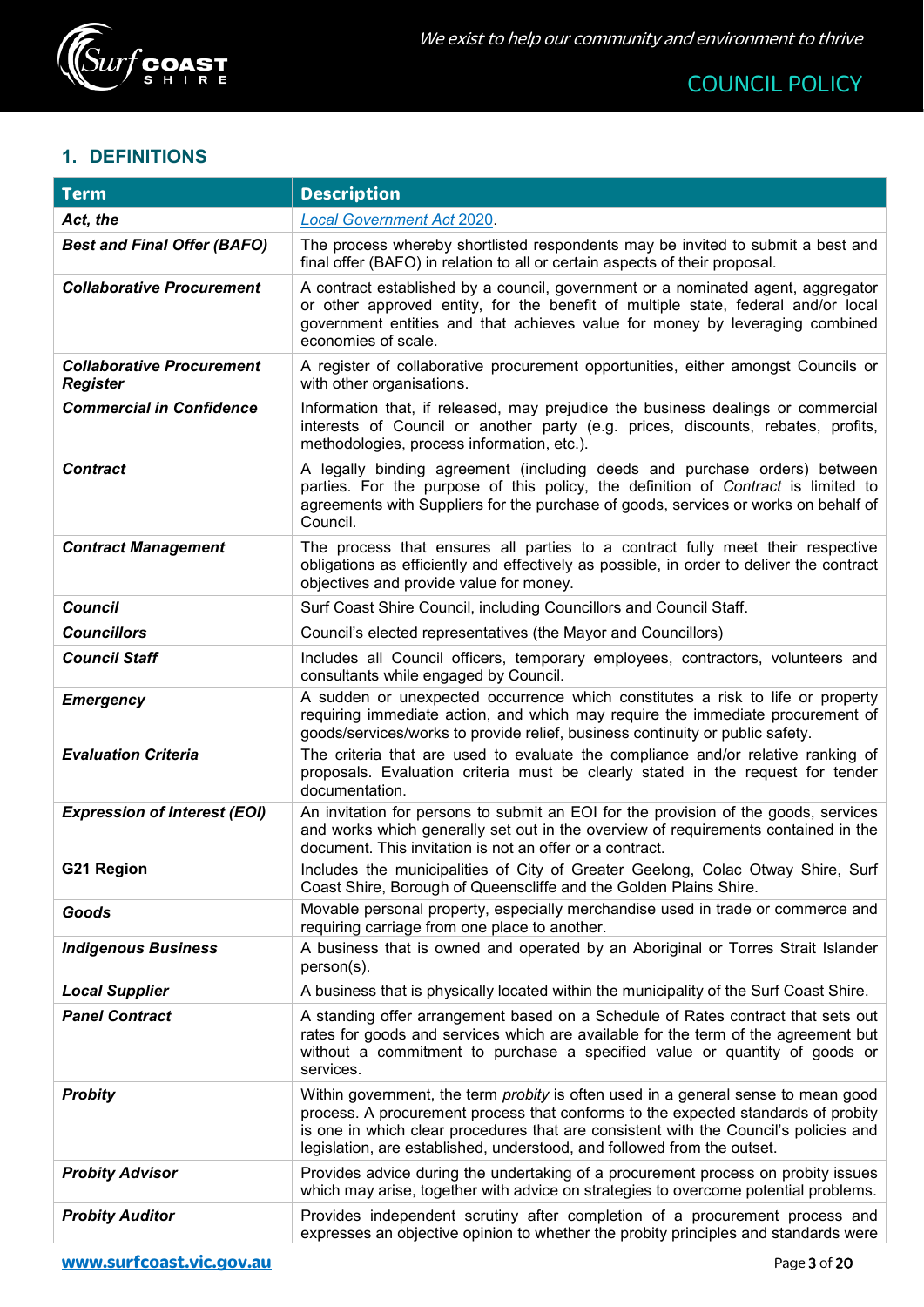

| <b>Term</b>                        | <b>Description</b>                                                                                                                                                                                                                                                                                 |
|------------------------------------|----------------------------------------------------------------------------------------------------------------------------------------------------------------------------------------------------------------------------------------------------------------------------------------------------|
|                                    | adhered too.                                                                                                                                                                                                                                                                                       |
| <b>Procurement</b>                 | Procurement is the whole process of acquisition of external goods, services and<br>works for and on behalf of Council. This process spans the whole life cycle from<br>initial concept through to the end of the useful life of an asset (including disposal) or<br>the end of a service contract. |
| <b>Request for Quotation (RFQ)</b> | The process of inviting parties to submit a quotation followed by evaluation of<br>submissions and selection of a successful bidder.                                                                                                                                                               |
| <b>Supplier</b>                    | An external person or organisation from which goods, services and works are<br>purchased for, on behalf of Council, and in accordance with contractual obligations.                                                                                                                                |
| <b>Sustainability</b>              | A strategic approach to meeting social and environmental objectives by using<br>procurement processes and purchasing power to generate positive social and<br>environmental outcomes in addition to the delivery of efficient goods, services and<br>works.                                        |
| <b>Public Tender Process</b>       | The process of inviting parties via public advertisement to submit an offer by tender<br>followed by evaluation of submissions and selection of a successful bidder or<br>tenderer in accordance with pre-determined evaluation criteria.                                                          |
| <b>Value for Money</b>             | The achievement of a desired procurement outcome at the best possible price, not<br>necessarily the lowest price, based on a balanced judgement of financial and non-<br>financial factors relevant to the procurement.                                                                            |

# <span id="page-3-0"></span>**2. PURPOSE**

This Procurement Policy (Policy) is made under Section 108 of the *Local Government Act* 2020 (Act).

The Act requires each council to:

- Prepare and adopt a procurement policy which specifies the principles, processes and procedures to be applied in respect of the purchase of goods and services and carrying out of works by Council; and
- Review its procurement policy at least once during each 4-year term of Council.

#### <span id="page-3-1"></span>**3. POLICY PRINCIPLES**

This policy provides direction to the Surf Coast Shire Council, in conducting procurement functions in accordance with legislative requirements, and achieving the following key principles:

- ethical behaviour in public sector procurement
- consistency and control over procurement activities
- transparency and accountability to rate payers; and
- risk minimisation.

# <span id="page-3-2"></span>**4. SCOPE**

The Policy applies to all contracting and procurement activities conducted within Council and is applicable to Councillors and Council Staff.

# <span id="page-3-3"></span>**5. TREATMENT OF GST**

All monetary values stated in this policy exclude GST unless specifically stated otherwise.

#### <span id="page-3-4"></span>**6. BACKGROUND**

This Policy is consistent with the requirements of s108(2) of the Act and will:

- Promote open and fair competition and deliver value for money.
- Provide consistency and control over council's procurement activities.
- Demonstrate accountability to ratepayers and residents.

#### **[www.surfcoast.vic.gov.au](http://www.surfcoast.vic.gov.au/)** Page 1 of 20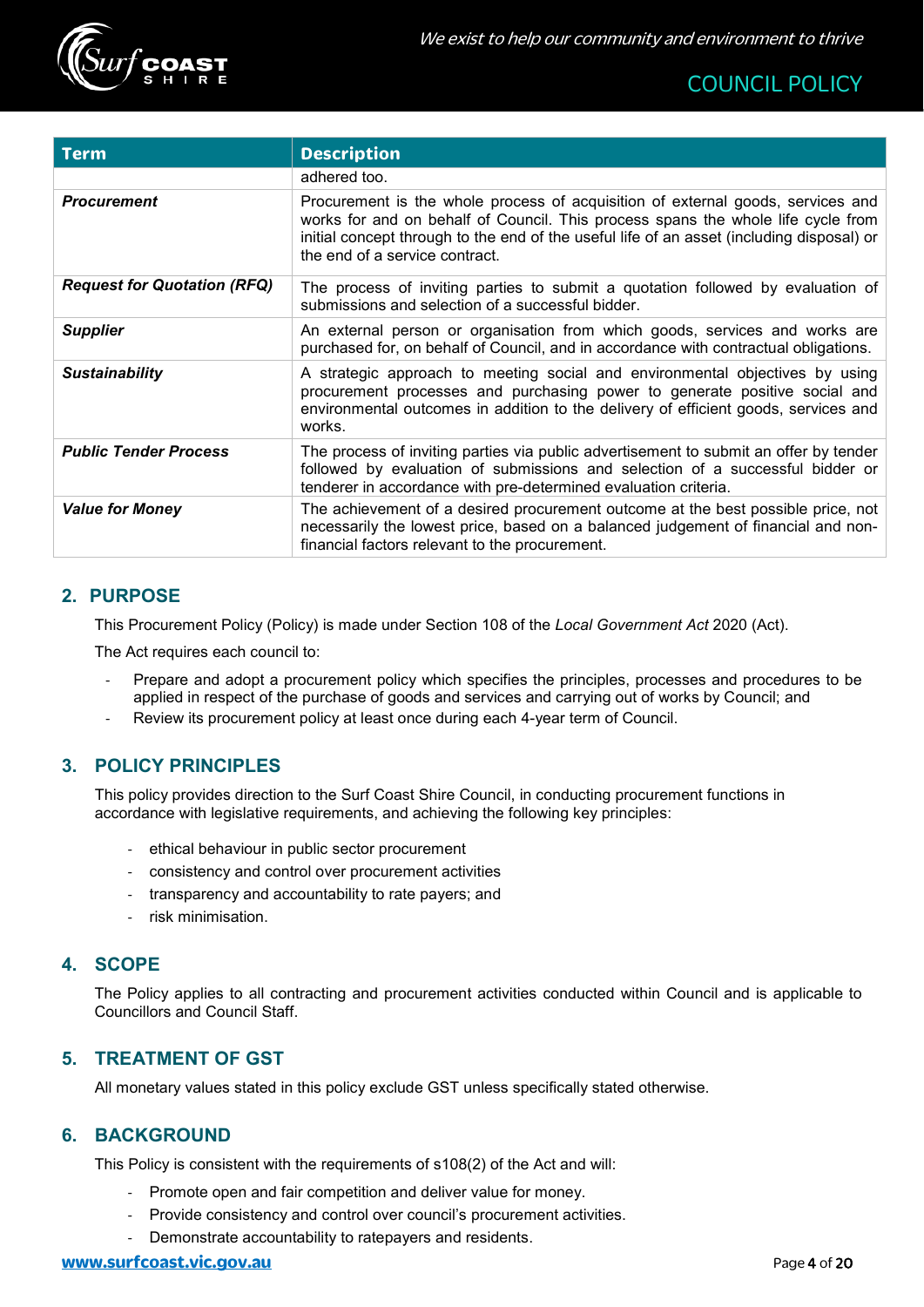

- Provide guidance on ethical behaviour within Council's procurement processes.
- Incorporate best practice in all procurement activities.
- Focus sustainability in procurement with respect to social, economic and environmental factors; and
- Promote collaborative procurement.

In accordance with the above objectives, Council's contracting and purchasing activities will:

- Support Council's corporate strategies, aims and objectives, including but not limited to those related to sustainability, protection of the environment and social objectives.
- Take a long term strategic view of procurement needs while continually assessing, reviewing and auditing procedures, strategy and objectives.
- Span the whole life cycle from initial concept through to disposal of an asset or the completion of a service contract.
- Demonstrate that public money has been well spent.
- Be conducted in an impartial, fair and ethical manner.
- Seek continual improvement including harnessing innovative and technological initiatives such as electronic tendering processes to reduce activity cost.
- Ensure that risk is identified, assessed and managed at all stages of the procurement process.
- Comply with legislation, Council policies and other best practice requirements.
- Use strategic procurement practices and innovative procurement solutions, in particular, making use of collaboration and partnership opportunities; and
- Generate and support businesses in the local community.

# <span id="page-4-1"></span><span id="page-4-0"></span>**7. BEST PRACTICE PROCUREMENT**

# **7.1. Best practice principles**

Council purchases goods, services and works to support service delivery and the maintenance and development of infrastructure. Council's procurement processes will be based on the following principles:

- value for money
- open and fair competition
- accountability
- probity and transparency
- risk management; and
- sustainability (positive local, social, economic and environmental outcomes).

# <span id="page-4-2"></span>**7.2. Applying best practice**

#### Value for Money

- Council's procurement activities will be carried out on the basis of obtaining value for money consistent with acceptable quality, reliability and delivery considerations.
- Lowest price is not the sole determinant of value. Both cost and non-cost factors are considered, including:
	- o Contribution to the advancement of Council's priorities and objectives.
	- o Fitness for purpose, quality, social and environmental impacts, service and support; and
	- $\circ$  Cost-related factors including whole-of-life costs and transaction costs associated with acquiring, using, holding, maintaining and disposing of the goods, services or works.
- Value for money is best achieved by:
	- o Developing, implementing and managing procurement strategies that support the coordination and streamlining of activities throughout the procurement lifecycle.
	- o Aggregating purchasing whenever possible; and
	- o Undertaking competitive procurement processes.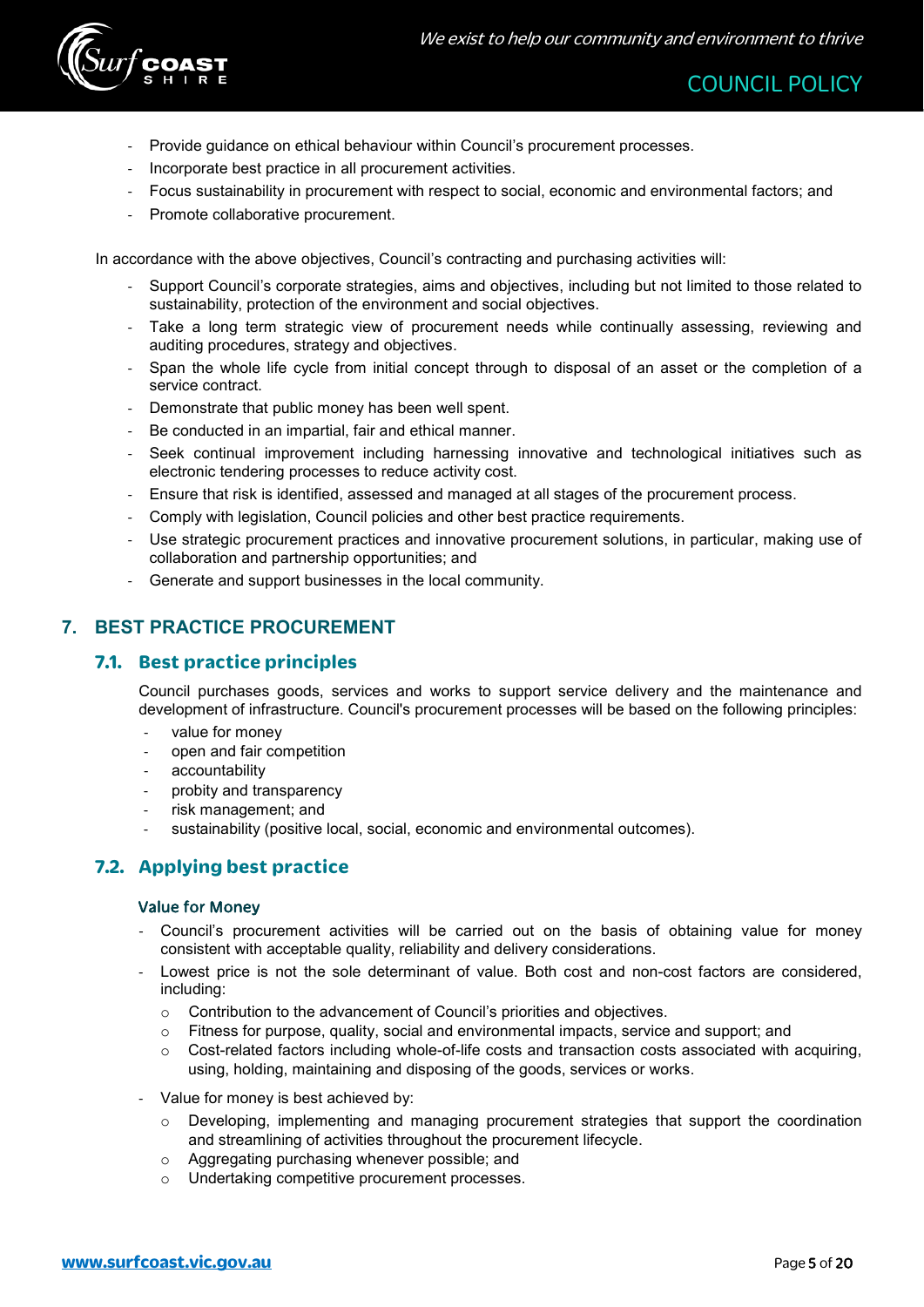

#### Open and fair competition, accountability, probity and transparency

- In all commercial dealings, Council will apply the highest standards of integrity and honesty, and conduct business in a fair, honest and open manner consistent with the public interest to build confidence in the outcome.
- Councils' must adequately test the market in a consistent manner without any bias or perception of bias.
- All prospective suppliers must be treated (and be seen to be treated) fairly and provided with the same access to information.
- All people undertaking procurement activities on Council's behalf are responsible for the actions and decisions they take in relation to procurement and for the resulting outcomes.
- Where a third-party agent is engaged to procure works, goods or services on behalf of Council, they must ensure they are compliant with this Policy and relevant legislation including the Act.

#### Risk management

The provision of goods, services and works by a supplier potentially exposes Council to risk.

- Council shall have in place consistent procedures for managing risks associated with procurement activities.
- Appropriate risk management principles must be considered and applied at all stages of procurement to ensure continuity of supply of goods and services to Council.
- Procurement activities will be properly planned and carried out in a manner that will protect and enhance Council's capability to prevent, withstand and recover from risks of personal injury, property damage, reputation, financial exposure and interruption to the supply of goods, services and works.
- Council will minimise its risk of exposure through measures that:
	- o Allow sufficient planning and lead-time for procurement preparation and consideration.
	- $\circ$  Integrate risk identification at the earliest planning stage to inform the procurement process.
	- o Use Council standard-form or Australian Standard contracts which include current, relevant clauses to mitigate risk to Council.
	- o Obtain contract security e.g. bank guarantees where appropriate.
	- o Seek input from relevant experts in the drafting of tender specification documentation.
	- o Address contract departures and non-standard contracts prior to the award of the contract with evidence of review and recommendation.
	- $\circ$  Ensure agreements are executed by the delegated officer prior to commencement; and
	- $\circ$  Ongoing and timely contract management including monitoring and enforcing performance.

#### Sustainability (local, social, economic and environmental)

- Council will seek to improve local, social, economic and environmental sustainability outcomes through sustainable procurement. Council will strive to:
	- o Avoid unnecessary consumption.
	- o Minimise environmental impacts over the life of the goods and services, including their production, use and disposal.
	- o Prioritise goods that include recycled content and/or can be recycled.
	- o Prioritise energy efficient and low emissions products and/or services.
	- $\circ$  Purchase goods, services and works that benefit local businesses or social enterprises.
	- $\circ$  Foster innovation through its procurement of sustainable products and services.
	- $\circ$  Ensure that fair and ethical sourcing practices are applied and that suppliers comply with socially responsible and ethical practices, including legislative obligations to employees.

# <span id="page-5-1"></span><span id="page-5-0"></span>**8. POLICY COMPLIANCE AND CONTROL**

#### **8.1. Ethics and probity**

Council's procurement activities shall be performed in an open, transparent and ethical manner with demonstrated integrity, fairness and accountability that meets relevant legislative requirements.

All procurement processes shall be conducted in accordance with the requirements of this Policy and any associated procedures, relevant legislation, legal requirements and the Act.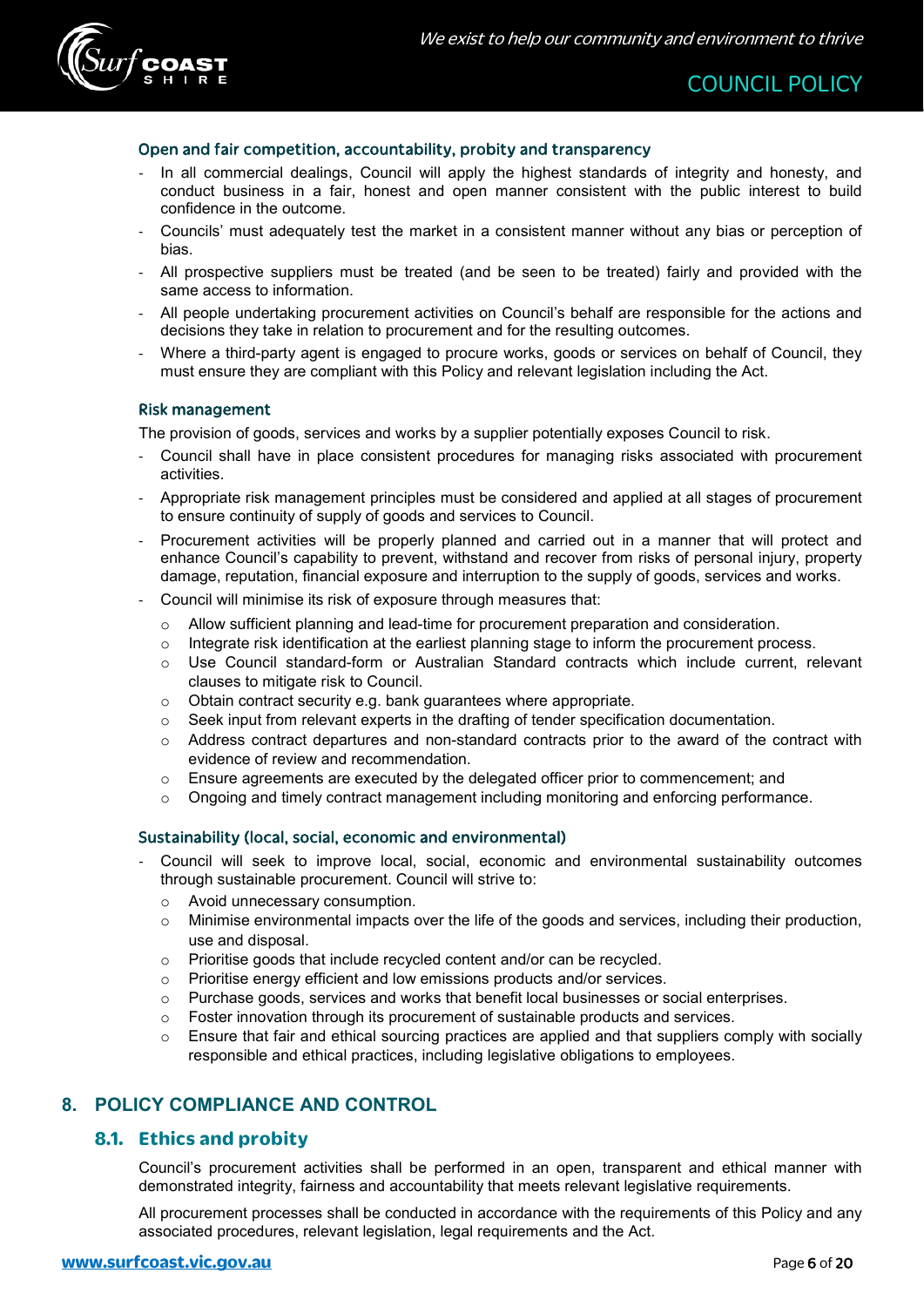

# <span id="page-6-0"></span>**8.2. Conduct of Councillors and Council Staff**

Councillors and Council Staff shall conduct themselves in ways that are in accordance with the Councillor Code of Conduct or the Staff Code of Conduct policies respectively, performing their duties ethically and with integrity, and must:

- Treat potential and existing suppliers with equality and fairness.
- Not use their position to seek or receive personal gain in procurement matters.
- Maintain confidentiality of Commercial in Confidence information.
- Present the highest standards of professionalism and probity.
- Afford suppliers and tenderers with the same information and an equal opportunity to tender or quote for goods, services and works contracts.
- Be able to account for all decisions, and demonstrate and provide evidence of the processes followed.
- Not perform any work under any council contracts they are supervising (i.e. Council Staff cannot also work for the relevant supplier);
- Query incidents, decisions or directions that appear to contradict or deviate from Council's standards of ethics or probity, or established policies and procedures; and
- Ensure that this Policy and associated guidelines are adhered to in relation to any expenditure of Council funds.

# <span id="page-6-1"></span>**8.3. Conflict of Interest**

Councillors and Council Staff shall at all times avoid situations which may give rise to an actual or perceived conflict of interest. A conflict of interest may be *a general* or a *material* conflict of interest.

A member of Council Staff has a general conflict of interest in a matter if an impartial, fair-minded person would consider that the person's private interests could result in that person acting in a manner that is contrary to their public duty.

A member of Council Staff has a material conflict of interest in a matter if an affected person would gain a benefit or suffer a loss depending on the outcome of the matter. The benefit or loss may be direct or indirect and pecuniary or non-pecuniary. Affected persons include, among others, the member of Council Staff and their family members.

Council Staff involved in the procurement process, in particular preparing tender documentation, writing tender specifications, opening tenders, participating in tender evaluation panels, preparing a recommendation report; and Councillors and Council Staff awarding tenders must:

- Avoid conflicts of interest, whether material or general, or actual, potential or perceived.
- Declare that they do not have a conflict of interest in respect of the procurement. Council Staff participating in tender evaluation panels must complete a Conflict of Interest declaration. Council Staff must declare any actual or perceived conflicts in line with Council's internal processes for reporting conflicts of interest; and
- Observe prevailing Council and Government guidelines on how to prevent or deal with conflict of interest situations, and not take advantage of any tender related information whether or not for personal gain.

#### Endorsement

Council Staff must not publicly endorse any products or services without the permission of the relevant General Manager or the Chief Executive Officer (CEO).

# <span id="page-6-2"></span>**8.4. Fair and honest dealing**

All prospective suppliers must be treated impartially and afforded an equal opportunity to tender or submit a quotation.

Any suspected improper conduct, including suspected fraud, corruption, substantial mismanagement of public resources, risk to public health and safety, risk to the environment, or detrimental action should be managed in accordance with Council's internal policies and processes.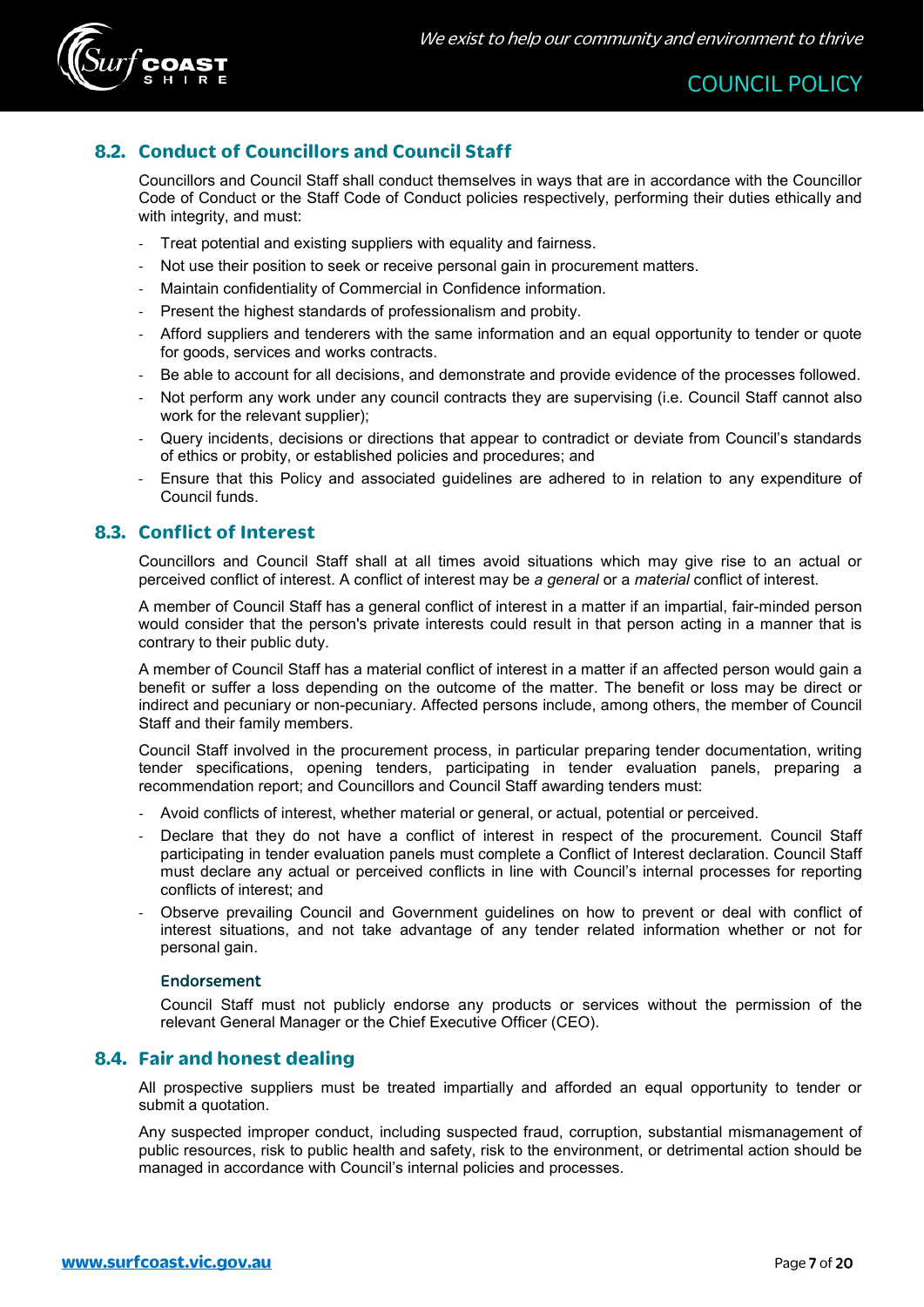

# <span id="page-7-0"></span>**8.5. Probity, accountability and transparency**

Accountability in procurement means being able to justify and provide evidence of the process followed. An independent third party must be able to see clearly that a process has been followed and that the process was fair and reasonable.

Council Staff must be able to account for all procurement decisions and ensure all procurement activities leave an audit trail for monitoring and reporting purposes.

# <span id="page-7-1"></span>**8.6. Gifts and benefits**

No Councillor or member of Council staff shall seek or accept any immediate or future reward or benefit in return for the performance of any duty or work for Council where it could be reasonably perceived as influencing them or their position or undermining their integrity or the integrity of the process in some way.

Any gift or benefit offered to a Councillor or Council staff will be managed in accordance with Council's internal policies and processes.

Councillors and Council staff, particularly contract supervisors:

- Must not knowingly visit a current supplier's premises without invitation when acting in their official capacity; and
- Must not knowingly engage a Council supplier for private benefit, unless that engagement is on proper commercial terms.

# <span id="page-7-2"></span>**8.7. Disclosure of information**

Commercial in Confidence information received by Council must not be disclosed and is to be stored in a secure location.

Councillors and Council Staff must take all reasonable measures to maintain confidentiality of:

- Information disclosed by organisations in tenders, request for quotations or during tender negotiations; and
- Commercial in Confidence information.

Councillors and Council staff are to avoid references to current or proposed contracts in discussion with acquaintances or outside interests.

Discussion with potential suppliers during tender evaluations should not go beyond the extent necessary to resolve doubt on what is being offered by that supplier.

At no stage should any discussion be entered into which could improperly influence the procurement process or negotiation of a contract prior to the contract approval process being finalised, other than authorised pre-contract negotiations.

#### <span id="page-7-3"></span>**8.8. Complaints and reporting suspicious activities**

#### Complaints handling

Members of the public and suppliers are encouraged to report known or suspected incidences of improper conduct to the CEO. Councillors and Council staff will report and manage complaints in accordance with Council's internal policies and processes.

#### Reporting Suspicious Activities

All Councillors, Council staff and Council suppliers are required at all times to act honestly and with integrity and to safeguard the public resources for which they are responsible. Council is committed to protecting all revenue, expenditure and assets from any attempt to gain illegal benefits (financial or otherwise).

Council will take all reasonable steps to protect those who assist Council by providing information about suspected fraud. This will include confidentiality of identity and protection from harassment, to the extent possible.

Suspected improper conduct, offers of bribes, commissions and any other irregular approaches from suppliers, prospective suppliers or other individuals will be investigated and reported in accordance with Council's internal policies and processes.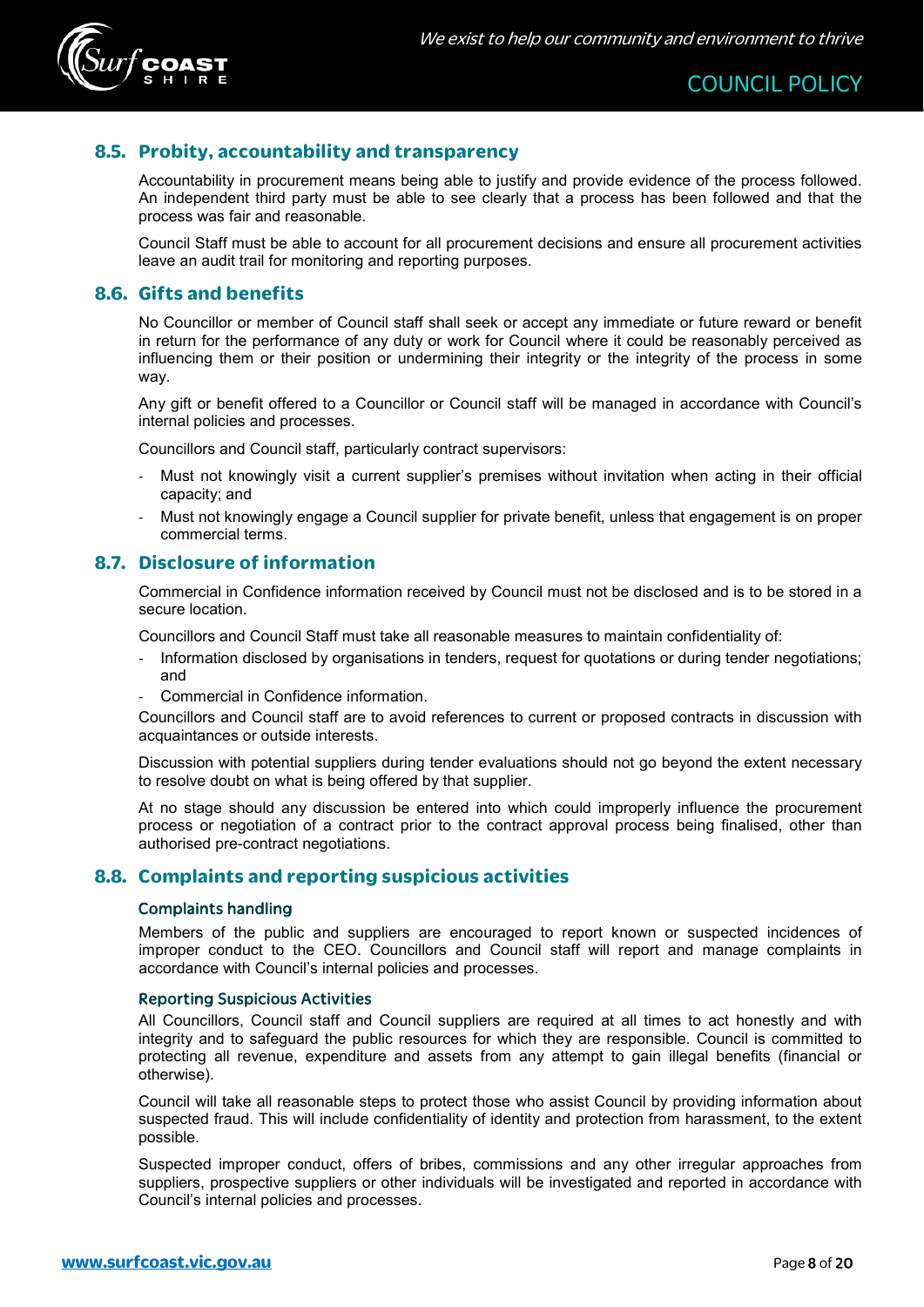

The CEO must notify the *Independent Broad-based Anti-corruption Commission* (IBAC) of any matter they suspect on reasonable grounds to involve corrupt conduct occurring or having occurred in accordance with IBACs mandatory reporting requirements.

# <span id="page-8-1"></span><span id="page-8-0"></span>**9. MARKET ENGAGEMENT METHODS**

#### **9.1. Procurement options**

The Policy applies to all procurement regardless of process. Procurement options include:

- under contract following a request for quotation or tender process
- purchase order following a request for quotation process
- approved purchasing schemes or panel contracts such as MAV Panel Contracts
- multi-stage tenders commencing with an EOI followed by a tender process
- under a sole-sourcing arrangement in accordance with this Policy
- purchasing cards; and
- petty cash.

# <span id="page-8-2"></span>**9.2. Public tender requirements**

A public tender process provides an open invitation to all potential participants to submit a proposal.

Public tenders must be advertised via Councils eTendering portal.

Council staff may provide further notice of public tender opportunities by advertising in newspapers, industry network forums (e.g. ICN – Industry Capability Network, G21-Business connect) and through other digital media.

When undertaking a public tender, Council staff must use Council's eTendering portal to conduct the tender process and for the receipt of tender submissions.

# <span id="page-8-3"></span>**9.3. Select tender requirements**

A select tender is a competitive tender process that is open to invited suppliers only. When undertaking a select tender process, Council staff must:

- Conduct the tender process using Council's eTendering portal.
- Invite a minimum of five suppliers to tender, including:
	- o At least one local supplier or a supplier located within the G21 region, and
	- $\circ$  At least one supplier that has not been awarded a tendered contract by Council within the last 12 months.

Where the goods, services or works to be procured are of a specialist nature, and there are insufficient suppliers or genuine suppliers available in the general market or local region to invite to tender:

- a public tender process is to be undertaken.

#### <span id="page-8-4"></span>**9.4. Late tenders**

A late tender is a submission that has not been received in the electronic Tender Box prior to the published tender closing date.

Council staff shall not accept a late tender.

#### <span id="page-8-5"></span>**9.5. Procurement thresholds**

Section 108 of the Act details that each Council will establish the public tender threshold above which tenders or expressions of interest must be publicly invited.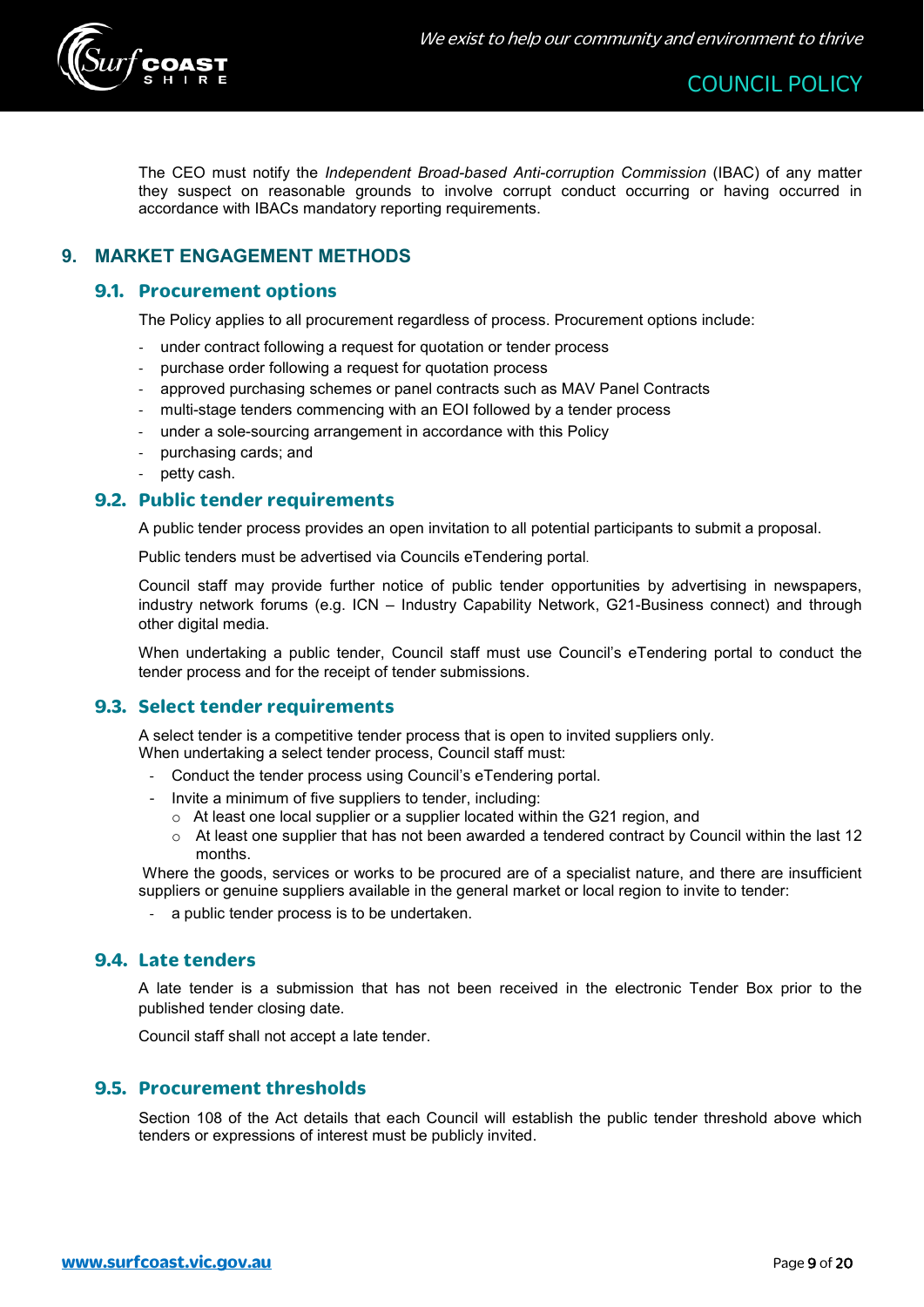

The table below identifies the market engagement methods to be employed taking into consideration the procurement thresholds.

| <b>Total spend value</b><br>(GST Exclusive) | <b>Market Engagement Method</b><br>(minimum requirement)                                                                                                             | <b>Agreement Type</b>                        |
|---------------------------------------------|----------------------------------------------------------------------------------------------------------------------------------------------------------------------|----------------------------------------------|
| $<$ \$1,000                                 | <b>Single Quotation:</b><br>Obtain one verbal quote                                                                                                                  | Purchase Order                               |
| $$1,000 - $20,000$                          | <b>Single Quotation:</b><br>Obtain one written quote                                                                                                                 | Purchase Order(                              |
| $$20,000 - $150,000$                        | <b>Request For Quotation:</b><br>Seek a minimum of three written quotations                                                                                          | RFQ Purchase Order Agreement                 |
| $$150,000 - $350,000$ *                     | Select Tender:*<br>Invite a minimum of five Suppliers to tender.<br>(*Subject to satisfying requirements of clause 9.3,<br>otherwise Public Tender will be required) | Contract - Formal Instrument of<br>Agreement |
| \$350,000 or greater                        | <b>Public Tender:</b><br>Invitation to tender is via public notice                                                                                                   | Contract - Formal Instrument of<br>Agreement |

<span id="page-9-0"></span>The above are minimum requirements only.

If a better value for money outcome may be achieved Council Officers are to:

- Seek further quotations in excess of the minimum specified
- Conduct a Tender process in lieu of a Request for Quotation.

# **9.6. Contract value**

The value of all contracts for the purposes of compliance with the above procurement thresholds includes:

- Costs for the full term of the contract, including any options for either party to extend the contract.
- Anticipated contingency allowances or variations.
- In kind contributions (if any); and
- All other known, anticipated and reasonably foreseeable costs.

Cumulative expenditure with a single supplier is to be considered in determining the appropriate method of procurement, and will be based on a rolling two-year average spend, taking into account the lifetime spend of the goods, services or works purchased.

Procurements may not be split to avoid procurement thresholds.

# <span id="page-9-1"></span>**9.7. Delegation of authority**

Delegations define the limitations within which Council staff are permitted to commit Council to the procurement of goods, services or works and the associated costs.

Council must approve the decision to award a contract where the contract value exceeds the Chief Executive Officer's delegation.

The Instrument of Delegation allows specified Council staff to undertake certain purchases, quotation, tender and contractual processes without prior referral to Council. This enables Council to conduct procurement activities in an efficient and timely manner whilst maintaining transparency and integrity.

#### <span id="page-9-2"></span>**9.8. Exemptions from procurement thresholds**

The decision to award a Contract and the authority to enter into a contract on behalf of Council, will at all times be governed by Council's Instrument of Delegation, however exemptions to the procurement thresholds are permitted where the purchase is identified as: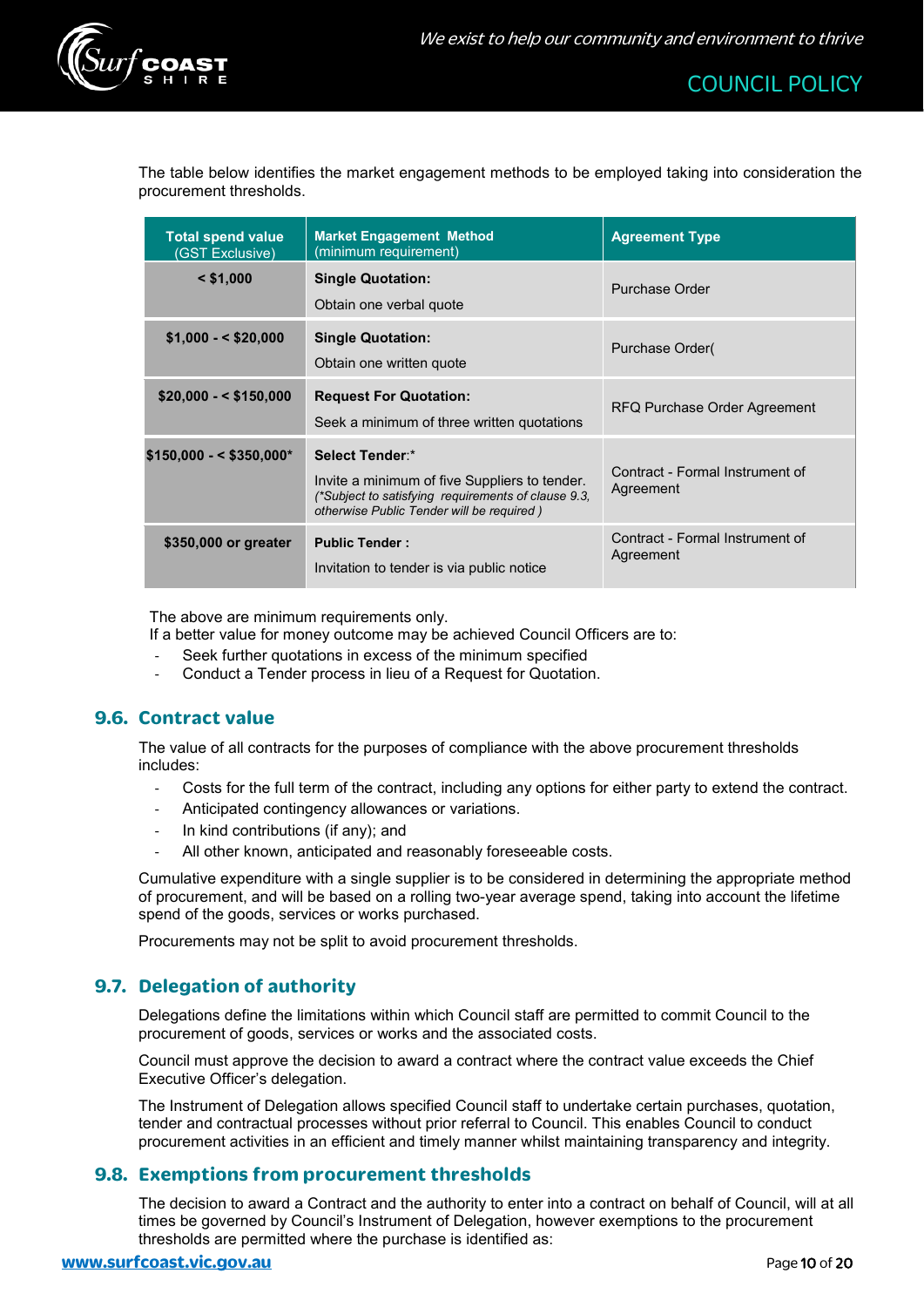

#### - **Accepted general exemptions**:

The expenditure is of a type listed in *Appendix 1 – Accepted general exemptions,* and no further approval process is required in relation to exemption from market engagement methods; or

#### - **Exemptions requiring approval:**

Where the circumstances and nature of a specific purchase requires an alternate market engagement method to deliver a value for money outcome, a formal exemption process is required as detailed below.

Council staff may seek an approval for an exemption to the procurement thresholds when the procurement is undertaken in the follow circumstances:

- In matters of emergency including public health, security or safety as a result of an unforeseen event or occurrence.
- Installations where a change in supplier would necessitate the procurement of goods and services that do not meet the requirements for interoperability or interchangeability.
- An absence of competition; There is one or a limited number of available tenderers in the market or suppliers able to submit quotations.
- The goods, services or works are required as part of a grant, funding agreement, lease or similar arrangement specifically stating how the deliverables are to be provided or undertaken.
- Where the acquisition is of a cultural or artistic nature (i.e. a live show or art piece).
- The marketplace is restricted by statement of license or third-party ownership of an asset.
- Council is party to a joint arrangement where Council jointly owns the Intellectual Property with a third party provider.
- To extend an existing contract where the procurement process to replace the contract has commenced, and where the tender process or negotiations will take or are taking longer than expected; or
- It is not in the interest of the public to apply the procurement thresholds.

#### Exemption approval process:

Council staff must obtain prior written approval as set out below:

| <b>Procurement Value</b><br>(ex- GST) | <b>Policy Exemption</b>                                                                       |
|---------------------------------------|-----------------------------------------------------------------------------------------------|
| $$20k - $150K$                        | Written approval must be obtained from the relevant General Manager                           |
| $$150k - $350K^*$                     | Written approval must be obtained from the CEO<br>(* Emergency requiring immediate attention) |
| \$350K or greater                     | Approval must be obtained by way of resolution at Council Meeting.                            |

#### *\*Emergency requiring immediate action*

*Where an emergency requires immediate action to protect lives or property, the CEO is authorised to provide exemption to procurement thresholds for contracts valued \$350,000 or greater. Once the immediacy of the incident has passed, the CEO shall report to Council the details of contracts entered into.*

Notwithstanding approval of an exemption to the procurement thresholds, Council staff are to adhere to the Best Practice Principles (including value for money) of the Policy as part of any contractual arrangement.

#### <span id="page-10-0"></span>**9.9. Risk management**

Risk assessments are a vital part of the procurement planning process.

Risks will be identified for each part of the sourcing, transition, delivery and finalisation stages of procurement and appropriate risk avoidance and mitigation strategies will be employed.

# <span id="page-10-1"></span>**9.10.Probity Advisor and Probity Auditor**

Council will consider the appointment of an external Probity Advisor to oversee the conduct of the procurement where: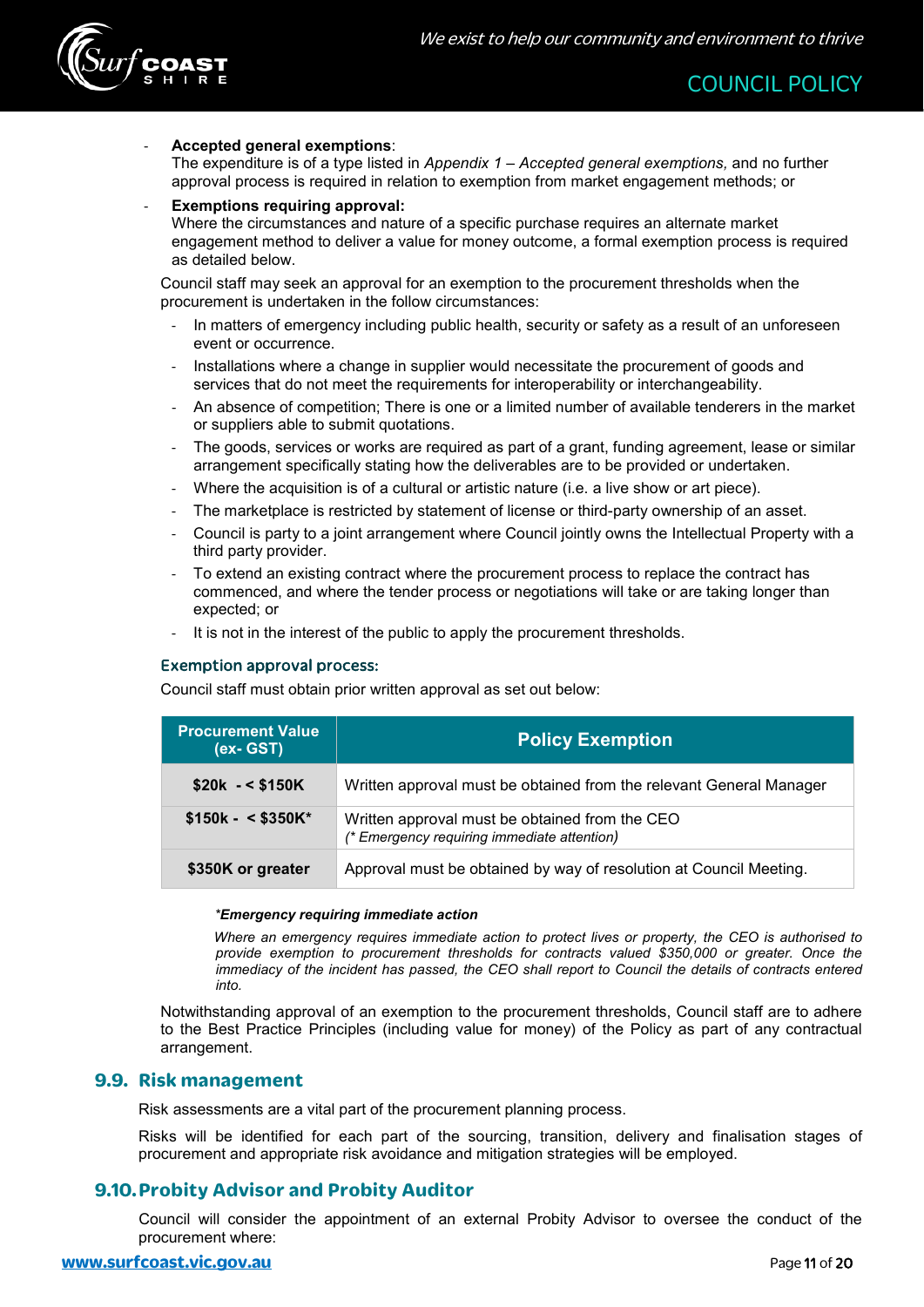

- The expected purchase value of the procurement is above \$5,000,000, or
- A proposed contract is considered by Council or the CEO to be particularly complex, of a high-risk or controversial nature, and requiring a high level of public confidence.

Where it is reasonably estimated that the contract value will exceed \$5,000,000, written approval from a General Manager will be required prior to undertaking a procurement process without the appointment of an external Probity Advisor.

A Probity Auditor may be engaged by Council to investigate compliance to the procurement process, including any probity concerns, conflicts of interest and breaches of confidentiality, and report on the auditor's findings.

Where a Probity Auditor is to be engaged, the Audit and Risk Committee will be informed at the next available meeting. On completion of the audit, the Probity Auditor's report will be provided to the CEO and the Audit and Risk Committee.

The role of Probity Advisor and Probity Auditor are mutually exclusive and cannot be undertaken by the same person.

# <span id="page-11-0"></span>**10. EVALUATION AND NEGOTIATION PROCESS**

The tender selection criteria and weighting for each criterion, will be agreed to and documented by the tender evaluation panel prior to the requesting of tenders and quotes.

# <span id="page-11-1"></span>**10.1. Evaluation criteria**

- Evaluation criteria include both price (whole of life) and non-price factors (risk, quality and contribution to council's sustainability objectives).
- Unless approved by the Procurement Unit, price (cost) will be a weighted criteria.
- Evaluation criteria (and weightings) must be included in the tender / procurement document.
- Council may include the following evaluation criteria categories to determine whether a proposed contract provides value for money:
	- o mandatory compliance criteria (e.g. OH&S, applicable registrations or licences, etc.)
	- o tendered price
	- o capacity to provide the goods and/or services and/or works
	- o capability of the tenderer
	- o methodology
	- $\circ$  demonstration of sustainability (local, social, economic and environmental).

# <span id="page-11-2"></span>**10.2. Evaluation Panel**

An appropriately qualified Evaluation Panel will be established to evaluate each tender or quotation submission, against the published selection criteria and in accordance with the conditions of tender.

For procurements with a value of \$500,000 or greater, a tender evaluation panel comprising a minimum of three voting members must be established.

For all other EOI, RFQ or tender processes a minimum of two voting tender evaluation panel members will be required.

# <span id="page-11-3"></span>**10.3. Shortlisting and negotiations**

Council may conduct a shortlisting process for EOI, tender or RFQ procurements. Shortlisting can be based on any the published selection criteria, but only in pursuit of the most advantageous outcome for Council.

Negotiations (including a BAFO process) are only permitted:

- Where the EOI, tender or RFQ documents include provision for negotiation provisions;
- Will achieve a value for money outcome for Council; and
- Where negotiations remain within the intent and scope of the EOI, tender or RFQ.

Probity requirements apply to all negotiations.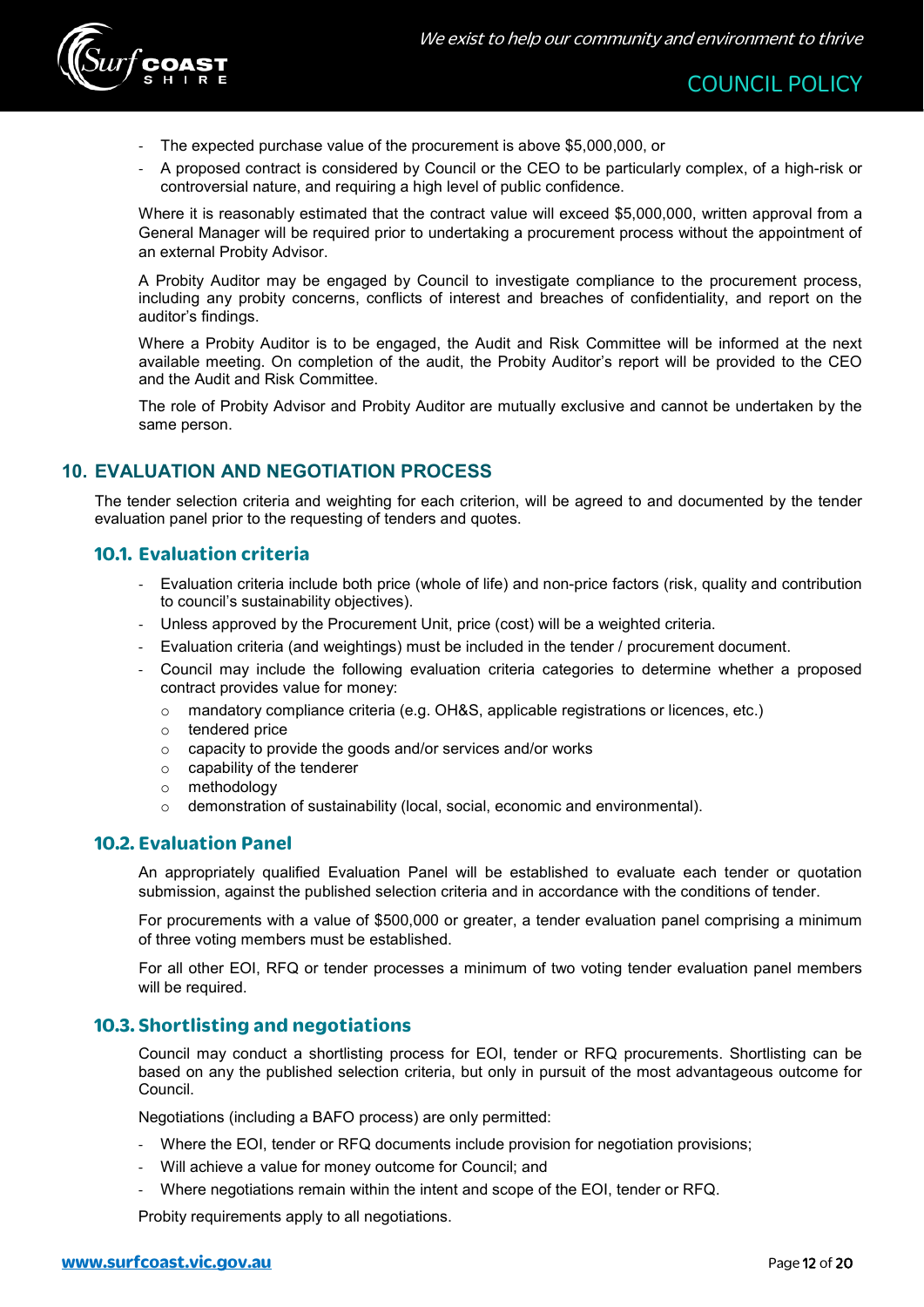

# <span id="page-12-0"></span>**11. CONTRACT MANAGEMENT**

Good contract management ensures goods, services or works are delivered to the required standards of quality and quantity as intended by the contract through:

- Establishing a system for monitoring and achieving the responsibilities and obligations of all parties under the contract.
- Providing a means for the early recognition of issues and performance problems and the identification of solutions.
- Adhering to the Council's Contracts Management Guide, Risk Management Framework and relevant Workplace Health and Safety requirements.

#### <span id="page-12-1"></span>**11.1. Contract variations**

All contract variations must be assessed to determine whether they are properly characterised as variations, or whether they are in effect a new contract. This will depend on factors like:

- The monetary value of the proposed variation (i.e. the value of the variation in the context of the thresholds fixed by the Policy); and
- The subject matter of the proposed variation, and whether it is consistent with the scope of the original contract.

Contract variations must be approved in accordance with Council's delegations. Variations should not exceed the available budget.

# <span id="page-12-2"></span>**12. COLLABORATIVE PROCUREMENT**

In accordance with section 108(c) of the Act, Council will first give consideration to collaboration with other councils and public bodies or utilise existing collaborative procurement arrangements when procuring goods, services and works in order to take advantage of economies of scale.

Council will actively pursue opportunities to collaborate and work across municipal boundaries to improve procurement outcomes, maximise savings and benefits, share better practices and achieve enhanced value for money outcomes or other community benefits.

#### <span id="page-12-3"></span>**12.1. Identifying collaborative procurement opportunities**

To aid in the identification of collaborative procurement opportunities, the procurement unit will maintain a *Collaborative Procurement Register* that will identify:

- Council contracts with a minimum value of \$500,000 (per annum for the ongoing supply of goods or provision of services or works).
- Other contracts which, due to the subject matter, nature or scope, are likely to deliver operational efficiencies if procured in collaboration for consideration as a possible joint procurement opportunity; and
- Projects that are bespoke or unique to Council (e.g. unique construction or works projects), which will be excluded from collaboration.

The overarching strategic aim of collaboration is for communities to benefit from the productive use of Council resources. Where benefit to the community, either directly or indirectly is unlikely to be achieved, a collaborative approach should not proceed.

#### <span id="page-12-4"></span>**12.2. Participating in a collaborative procurement**

Modification of Council's standard Procurement Policy requirements may be necessary to achieve the optimum benefits available from collaborative procurement opportunities.

Various models of collaborative procurement exist, each present varying challenges, governance and probity complexities, which without appropriate planning may otherwise limit Council's ability to participate in cooperative purchasing arrangements.

Accepted departures to standard policy and process requirements are as detailed in *Appendix 2 - Collaborative Procurement Parameters*.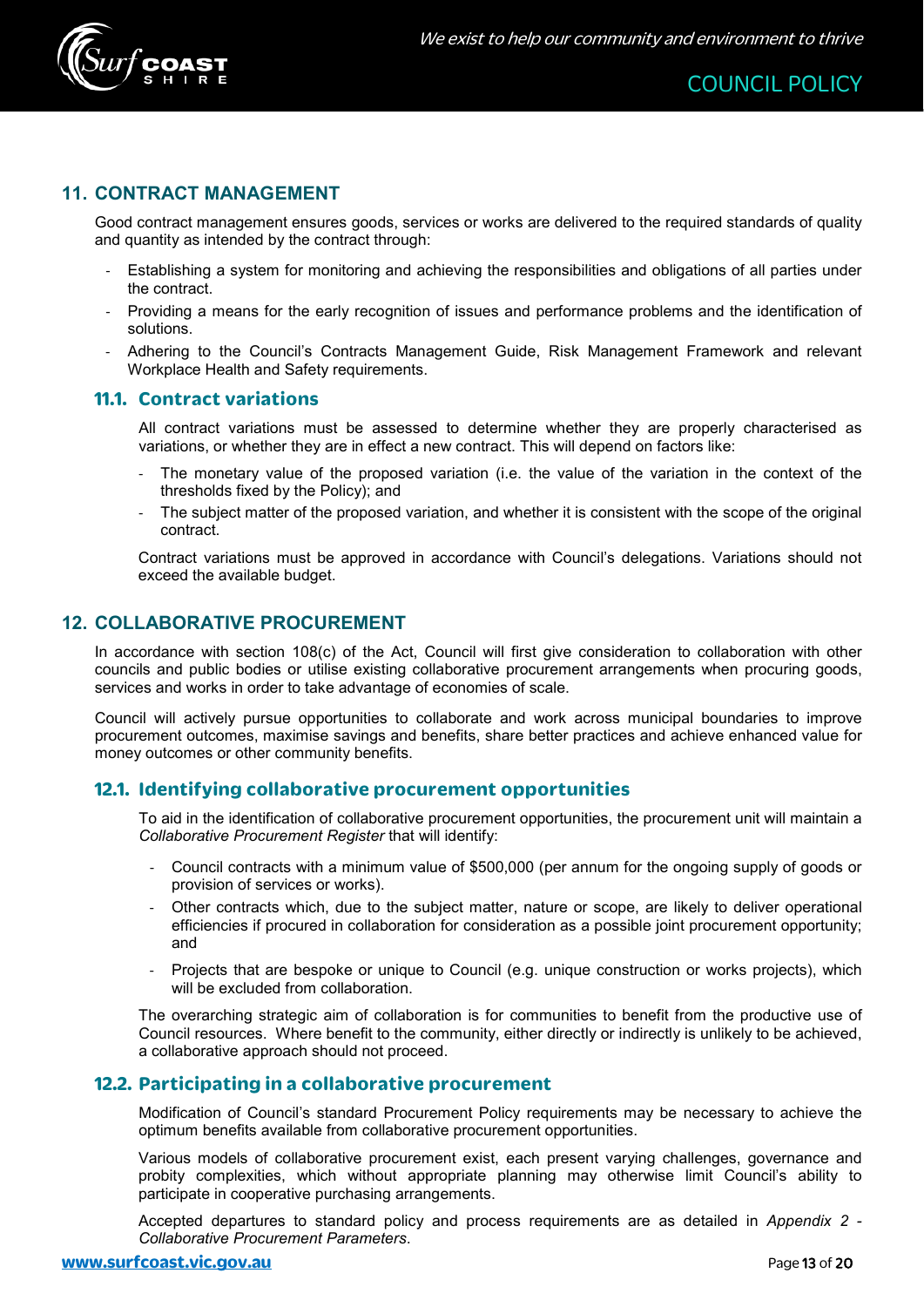

The standards set out in the *Best Practice Principles* of this Policy will continue to apply for all collaborative procurement.

# <span id="page-13-0"></span>**12.3. Reporting requirements**

When a report for a procurement is presented to Council for approval, it will include information relating to any collaborative arrangement opportunities that were explored as part of the procurement process including:

- The nature of those opportunities, if any, and councils or public bodies with which they are available; and
- Why Council did, or did not, pursue the identified opportunities for collaboration in relation to that procurement process.

# <span id="page-13-1"></span>**13. SUSTAINABLE PROCUREMENT**

Council is committed to reducing its environmental impacts and operating in a socially, financially and environmentally responsible manner.

Council staff will be supported to use Council's procurement processes to deliver sustainable procurement outcomes where such purchases may be justified on value for money grounds.

As part of a tender or request for quotation process, an evaluation panel may assign a weighting of up to 10% to a single selection criteria for the purpose of recognising one of the following:

- environmentally sustainable benefits
- strengthening and building the economic growth of Aboriginal and Torres Strait Islander owned businesses
- social benefits; and/or
- promoting economic benefits to the local region.

It is recognised that for some procurements, the above factors may compete with each other in importance.

For the purpose of achieving multiple sustainability outcomes, an evaluation panel may assign a collective weighting for the relevant selection criteria that does not exceed 20% in total.

Where council expenditure is funded from state or federal government grant monies the above requirements remain, unless there are grant conditions which require alternative social procurement criteria and/or weightings.

# <span id="page-13-2"></span>**13.1. Environmental Sustainability**

Under the *Local Government Act* 2020 and *Climate Change Act* 2021, councils are obligated to reduce their greenhouse gas emissions and factor climate change into decision-making and actions that will impact future generations.

Council's Climate Emergency Corporate Response Plan 2021-2031 commits Council to monitoring and reporting on activities and programs that demonstrate environmental leadership, for example by:

- reducing greenhouse gas emissions
- increasing energy efficiency and the uptake of renewable energy
- reducing waste
- promoting a circular economy
- using environmentally sustainable design principles
- conserving water conservation; and
- protecting biodiversity.

In its procurement and purchasing, Council will value the following environmental sustainability criteria:

#### The waste hierarchy

The waste hierarchy is a set of priorities for the efficient use of resources. Waste avoidance is the highest priority, followed by reduction, reuse, recycling and recovery, with disposal being the very last option. Using this hierarchy avoids unnecessary consumption and waste throughout the product lifecycle.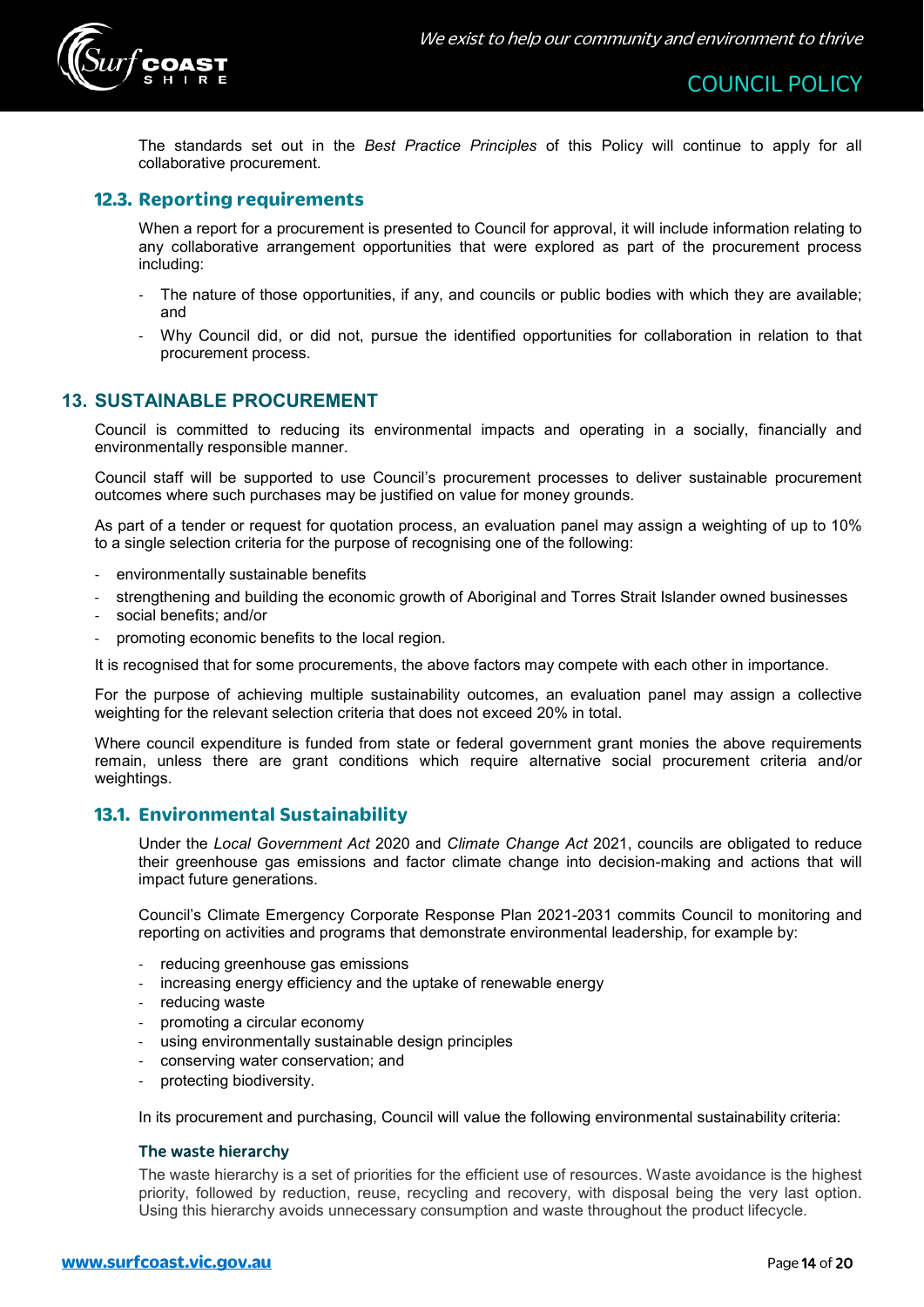

#### Supporting a circular economy

A circular economy shifts away from a linear process of making, using and disposing of products, to one where waste is avoided through good design, and resources are valued through the planned recovery and reuse of materials. [\(Recycling Victoria: A new economy 2020\)](https://www.vic.gov.au/sites/default/files/2020-02/Recycling%20Victoria%20A%20new%20economy.pdf). In a circular economy, zero recoverable waste is sent to landfill.

#### Acting on climate change

Responding to climate change involves taking action to mitigate (reduce greenhouse gas emissions), adapt (build resilience to prepare for the impacts of our changing climate) and mobilise (empower people to implement climate solutions). Where possible, Council will choose products and suppliers that are carbon neutral or use low-emissions production methods and supply chains.

#### Supporting industry change to sustainable practices

All levels of government have a responsibility to use their purchasing power to support innovation in environmentally sustainable products and practices. Council can play a role in stimulating demand and strengthening local markets by purchasing products made from recycled content and using suppliers who utilise sustainable products and/or supply chains.

#### <span id="page-14-0"></span>**13.2. Social Sustainability**

Social sustainability focuses on the social (or people) aspects of procurement and in particular social equity.

Social equity goals address disadvantage and are underpinned by principles of diversity, acceptance, fairness, compassion, inclusiveness and access for people of all abilities. A focus is placed on people who are underrepresented and people with less opportunity.

Social procurement generates positive outcomes and contributes to building stronger communities by elevating the inherent *social value* of doing business.

Where applicable within the context of purchasing on a value for money basis, Council staff will be supported to use Council's procurement processes and purchasing power to generate positive social and economic outcomes for our community through exploring opportunities including but not limited to:

- Engaging Social Enterprises for the procurement of goods or service.
- Valuing suppliers that identify principles of inclusion, diversity and gender equity.
- Promoting the use of suppliers/businesses owned by Aboriginal and Torres Strait Islander People.
- Council's commitment to actively participate in the G21 Regional Opportunities for Work (GROW) Program.

#### <span id="page-14-1"></span>**13.3. Support of local business**

Council is committed to buying from local suppliers where such purchases may be justified on value for money grounds.

Council will also seek from prospective suppliers, where applicable, details of the economic contribution they will make to the local Shire and the wider G21 Region.

Such examples may include:

- engaging and contracting with local suppliers
- supply chain engagement of local sub-contractors
- suppliers participation in any local apprenticeship schemes
- contributing to the financial, social and environmental wellbeing of the G21 region; and/or
- enabling business expansion, growth and servicing of local business.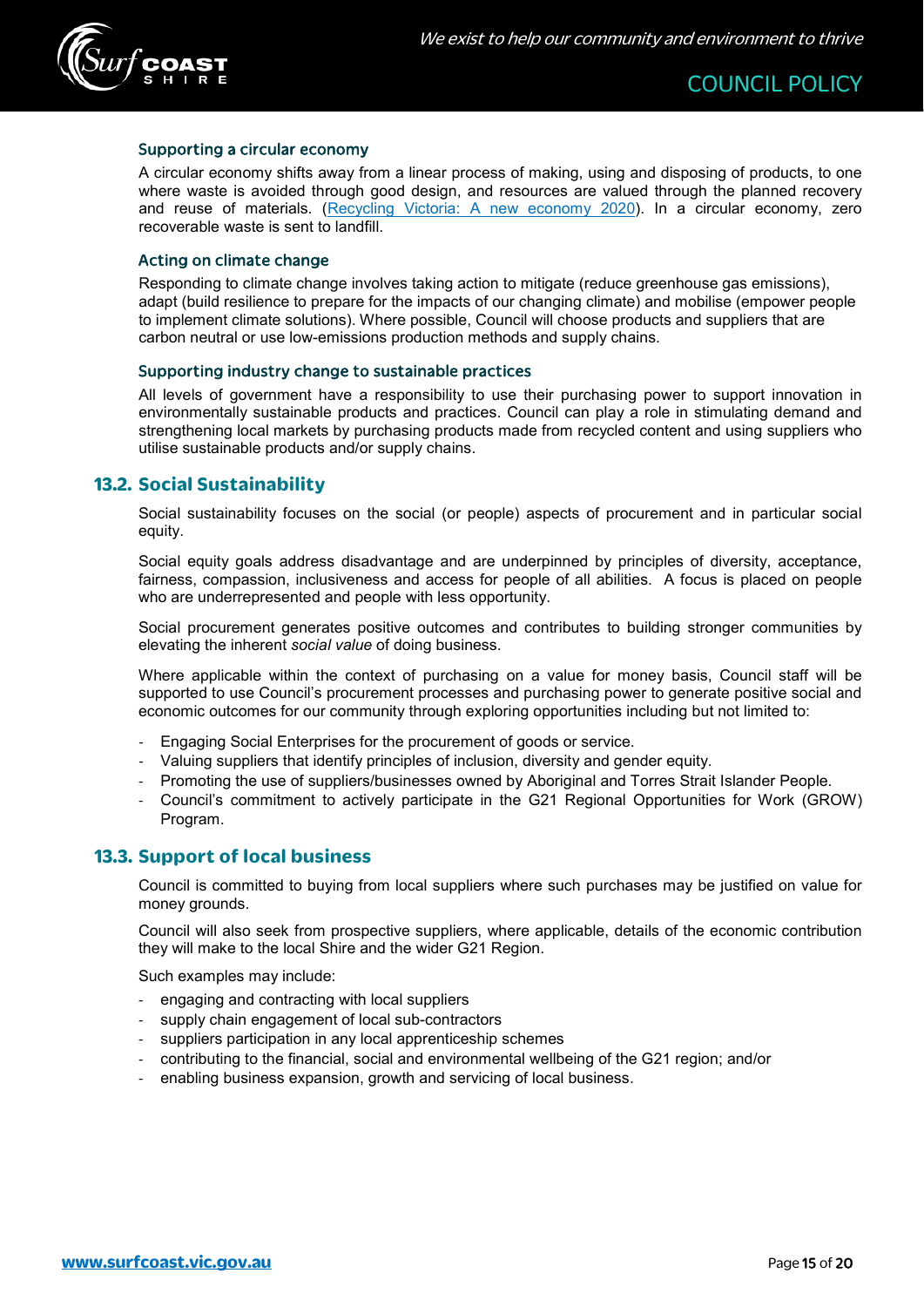

#### Enhancement of the capabilities of local business and industry

Council is committed to the enhancement of local business and the wider G21 regional economy.

Enhancement of the capabilities of local business and industry means where local capacity exists, actively seeking to engage the local market and encourage their participation in tender and quotation processes, through:

- Actively seeking quotes from local suppliers and industry; and
- Ensuring that the discretionary elements of specifications do not prevent local businesses and industry from competing.

Enhancing opportunities for local business and industry does not mean giving preferential treatment to local suppliers.

# <span id="page-15-0"></span>**14. IMPLEMENTATION OF THIS POLICY**

Compliance will be monitored by Council's Procurement Unit and minor issues identified will be addressed by Council staff in leadership positions. Where required, serious compliance issues will be reported by the CEO, to the Audit and Risk Committee and to Council.

| <b>Responsible Officer</b>                                       | <b>Roles and Responsibilities</b>                                                                                                                            |
|------------------------------------------------------------------|--------------------------------------------------------------------------------------------------------------------------------------------------------------|
| <b>Chief Executive Officer</b>                                   | Ensure overall organisation compliance with the policy.                                                                                                      |
| <b>General Managers</b>                                          | Ensure compliance with the policy by all Council Officers under their<br>supervision.                                                                        |
| <b>General Manager</b><br><b>Governance &amp; Infrastructure</b> | Overall responsibility for the policy implementation and compliance.                                                                                         |
| <b>Managers</b>                                                  | Ensure compliance with the policy by all Council Officers under their<br>supervision.                                                                        |
| <b>Coordinator Procurement</b>                                   | Responsible for reviewing, updating and implementing policy.<br>The Procurement Unit is the primary source for procurement advice,<br>training and quidance. |

#### <span id="page-15-1"></span>**14.1. Procurement Unit responsibilities**

Council's Procurement Unit is responsible for and will:

- Development and review the Policy and associated guidelines, processes and procedures.
- Maintain procurement systems and tendering documentation.
- Provide best practice procurement advice and support to the organisation.
- Build organisational procurement capability through training and guidance materials.
- Promote awareness of and monitor compliance with this Policy and all relevant legislation.
- Report on procurement activity including compliance against this Policy.
- Collaborate with other councils and organisations to identify opportunities for continuous improvement and to deliver better value from procurement.

#### <span id="page-15-2"></span>**14.2. Policy review process**

In accordance with the Act, Council will review its Policy at least once during each 4-year term of Council.

#### <span id="page-15-3"></span>**14.3. Policy owner and contact details**

Council's General Manager Governance & Infrastructure is the designated owner of this Policy.

All questions regarding the Policy should be directed to the Coordinator Procurement.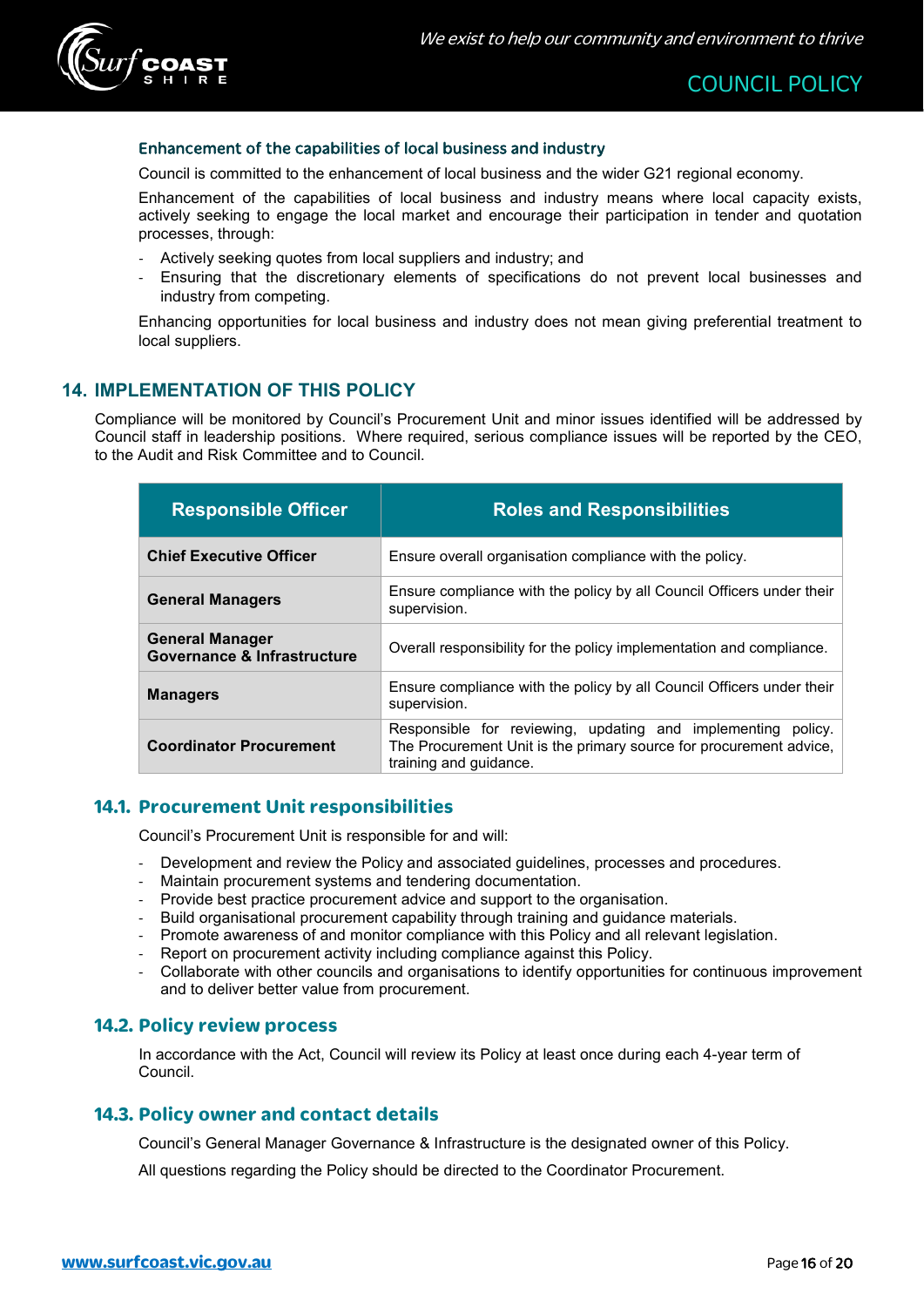

# <span id="page-16-0"></span>**15. RELATED PROCEDURE**

Nil

# <span id="page-16-1"></span>**16. REFERENCES**

- Councillor Code of Conduct
- Staff Code of Conduct
- Contract Management Procedures
- Instruments of Delegation
- Fraud Control Policy
- Corporate Card Procedures
- Gifts, Benefits & Hospitality Policy<br>- Risk Management Policy
- Risk Management Policy<br>- Local Government Act 20
- Local Government Act 2020<br>- Preface to new Local Govern
- Preface to new Local Government Best Practice Procurement Guidelines
- The relevant provisions of the Competition and Consumer Act 2010 (Cwth)
- Fair Work Act 2009
- Environment Protection Act 2017 and
- other relevant Australian Standards

# <span id="page-16-2"></span>**17. DOCUMENT HISTORY**

| Version | Document History | Approved by – Date               |
|---------|------------------|----------------------------------|
|         | Amended          | Council Resolution - 23 Nov 2021 |
|         |                  |                                  |
|         |                  |                                  |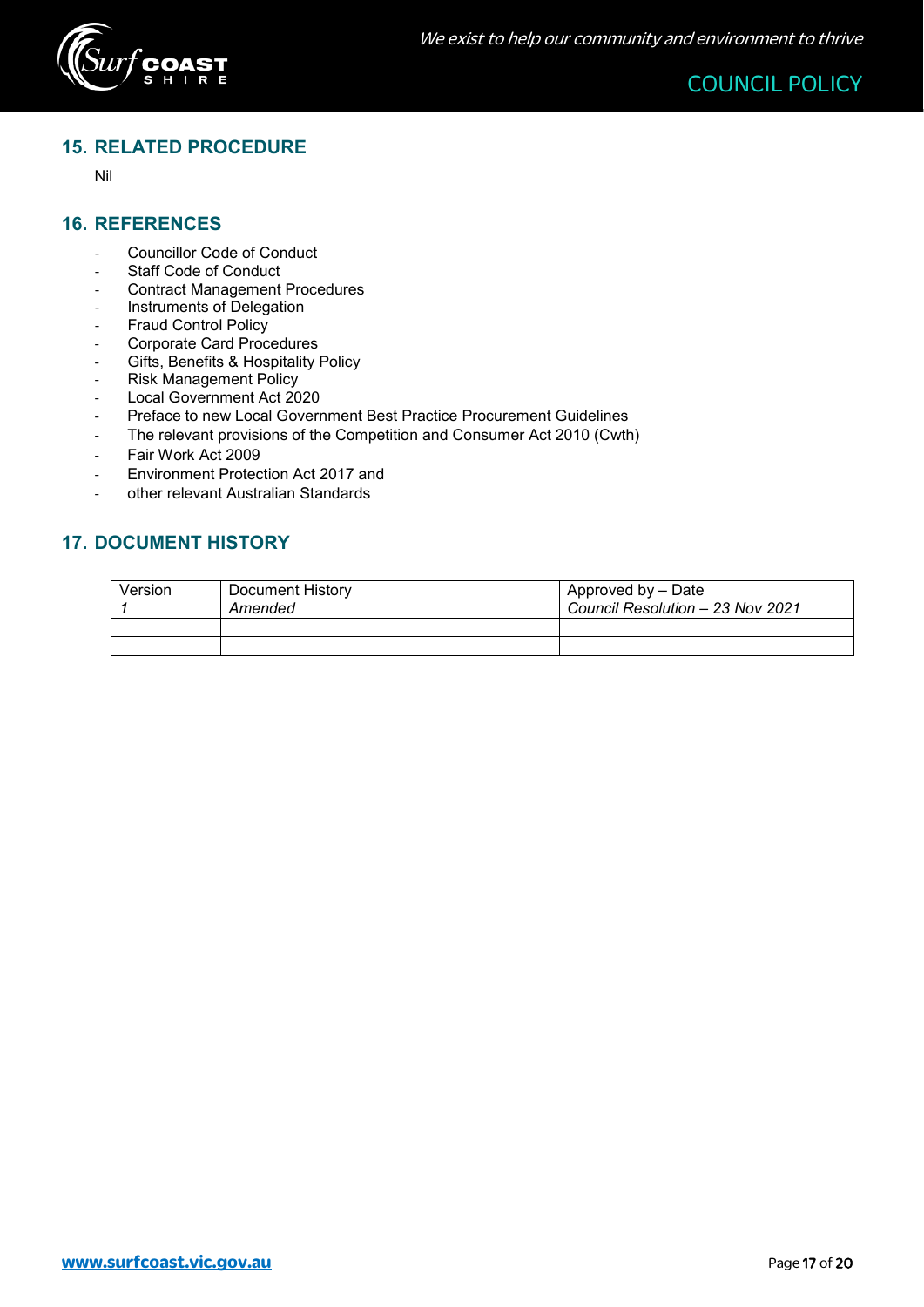

# <span id="page-17-0"></span>**APPENDIX 1 – ACCEPTED EXEMPTIONS**

• *Regardless of the nature of the expenditure, Council Staff are to adhere to the Best Practice Principles (including Value for Money) of the Procurement Policy as part of any contractual arrangement.*

| <b>Expenditure Type</b>                                                                                                                                                                                                          | <b>Exempt from</b><br><b>Procurement</b><br><b>Thresholds</b> | <b>Exempt from</b><br><b>Purchase</b><br><b>Order</b> |
|----------------------------------------------------------------------------------------------------------------------------------------------------------------------------------------------------------------------------------|---------------------------------------------------------------|-------------------------------------------------------|
| <b>Legal Services</b>                                                                                                                                                                                                            | Yes                                                           | No.                                                   |
| <b>Novated Contracts</b><br>(initial contract complied with Procurement Thresholds)                                                                                                                                              | Yes                                                           | No.                                                   |
| <b>Statutory Compulsory Insurances</b><br>(Motor vehicle compulsory third party and Workover)                                                                                                                                    | Yes                                                           | Yes                                                   |
| *Insurance Brokerage Fees                                                                                                                                                                                                        | No                                                            | No.                                                   |
| <b>Carbon Offsets</b><br>(Price of Carbon Offset units and certification fees)                                                                                                                                                   | Yes                                                           | No                                                    |
| *Carbon Offsets consultancy fees                                                                                                                                                                                                 | No                                                            | No.                                                   |
| <b>Australia Post</b><br>(Postage and over the counter transaction fees)                                                                                                                                                         | Yes                                                           | No                                                    |
| Information Technology resellers and software developers<br>Renewal of existing software licenses, maintenance and support agreements or upgrade<br>existing systems and the intellectual property is owned by a single provider | Yes                                                           | No                                                    |
| <b>Utilities and Service Authorities</b><br>Realignment or other infrastructure works to assets controlled by service authorities (e.g.<br>water, gas, electricity), where use of the authority's contractors is mandated.       | Yes                                                           | No                                                    |
| Permit and application fees charged by service authorities in relation to the above works                                                                                                                                        |                                                               |                                                       |
| <b>Statutory Taxes, Levies, Fines and Regulatory fees</b><br>(e.g. PAYG, GST, EPA levies, motor vehicle registrations)                                                                                                           | Yes                                                           | Yes                                                   |
| <b>Loans and Investments</b>                                                                                                                                                                                                     | Yes                                                           | Yes                                                   |
| <b>Property acquisitions (Land and Buildings)</b>                                                                                                                                                                                | Yes                                                           | Yes                                                   |
| <b>Property Leases and Licences</b>                                                                                                                                                                                              | Yes                                                           | No                                                    |
| <b>Financial and operating leases</b><br>where ownership of the goods does not transfer to Council at completion<br>(e.g. motor vehicles, I.T. equipment, gymnasium equipment)                                                   | Yes                                                           | No.                                                   |
| <b>Contracts of Employment</b><br>(person as an employee of the council)                                                                                                                                                         | Yes                                                           | Yes                                                   |
| <b>Advertising Costs</b><br>(recruitment, public notices, general advertising)                                                                                                                                                   | Yes                                                           | No                                                    |
| <b>Memberships and Subscriptions</b>                                                                                                                                                                                             | Yes                                                           | <b>No</b>                                             |
| <b>Venue Hire</b>                                                                                                                                                                                                                | Yes                                                           | No                                                    |
| <b>Grants, Contributions, Donations and Reimbursements</b>                                                                                                                                                                       | Yes                                                           | <b>Yes</b>                                            |
| Professional workshops, conference fees and certification courses                                                                                                                                                                | Yes                                                           | Yes                                                   |
| <b>Medical Expenses</b>                                                                                                                                                                                                          | Yes                                                           | Yes                                                   |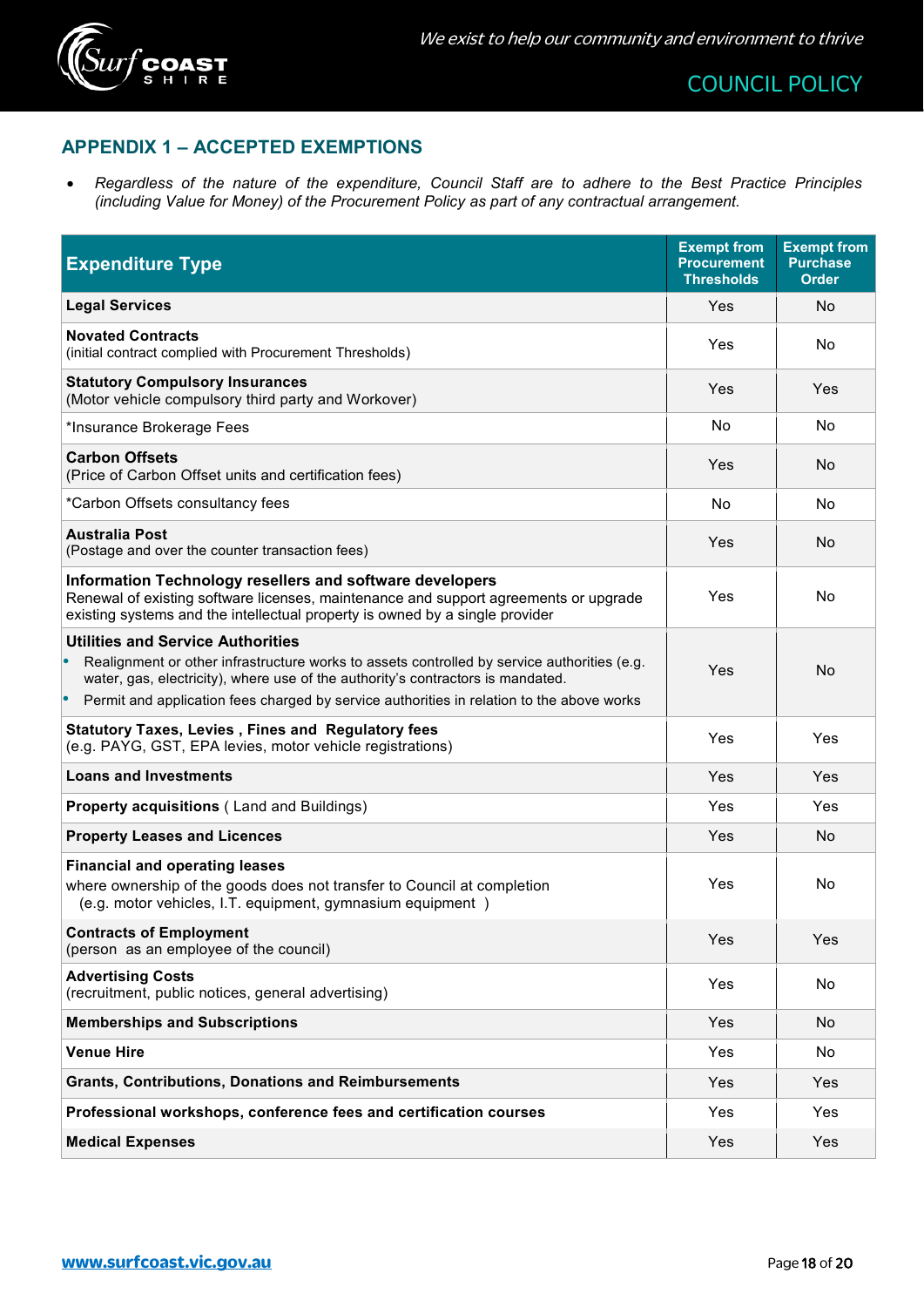

# <span id="page-18-0"></span>**APPENDIX 2 – COLLABORATIVE PROCUREMENT PARAMETERS**

The two primary methods of Collaborative Procurement are:

- 1. Where another entity has established an existing contract or arrangement, that permits Council to engage suppliers within the terms of the other entity's head agreement; or
- 2. A joint approach between Council and another entity(s) to the market.

The following departures to standard Procurement Policy requirements and process, are accepted with a view to removing barriers that may otherwise limit collaborative procurement opportunities for Council.

| Collaborative<br><b>Method</b> | <b>Entity / Contract Type</b>                                                                                                                                                                                                                                                                                                                                                                                                                                                                       | <b>Description/ Limitations</b>                                                                                                                                                                                                                                                                                                                                                                                                                                                                                                                                                                                                                                  | <b>Policy</b><br><b>Exemptions</b>         |
|--------------------------------|-----------------------------------------------------------------------------------------------------------------------------------------------------------------------------------------------------------------------------------------------------------------------------------------------------------------------------------------------------------------------------------------------------------------------------------------------------------------------------------------------------|------------------------------------------------------------------------------------------------------------------------------------------------------------------------------------------------------------------------------------------------------------------------------------------------------------------------------------------------------------------------------------------------------------------------------------------------------------------------------------------------------------------------------------------------------------------------------------------------------------------------------------------------------------------|--------------------------------------------|
| $1.1$                          | <b>SPC</b> (Victorian State Purchasing) WoGV<br>(Whole of Government)<br>• Contract or Standing Offer Agreement                                                                                                                                                                                                                                                                                                                                                                                     | Head agreement must include provision for<br>Council use.<br>Council use must be within Contract scope                                                                                                                                                                                                                                                                                                                                                                                                                                                                                                                                                           | Clause:<br>9 (excl. 9.7),<br>10<br>13.1    |
| 1.2                            | <b>WRRG</b> (Waste & Resource Recovery<br>Groups).<br>• Existing Contract or Standing Offer                                                                                                                                                                                                                                                                                                                                                                                                         | Head agreement must include provision for<br>Council use.<br>Type of engagement must be within head<br>Contract scope                                                                                                                                                                                                                                                                                                                                                                                                                                                                                                                                            | Clause:<br>9(excl. 9.7),<br>10<br>13.1     |
| 1.3                            | Group Buying Agents (Aggregators):<br>Municipal Association of Victoria (MAV),<br>National Procurement network members<br>(e.g. Local Buy), Procurement Australia<br>(PA)<br>• Existing Public Tendered Contract or<br><b>Standing Offer Agreement</b>                                                                                                                                                                                                                                              | Head agreement must include provision for<br>Council use.<br>Type of engagement must be within head<br>Contract scope.<br>Clause 9* - these contracts often include variable<br>schedules of rates, some form of competitive<br>procurement process may still need to be<br>undertaken to demonstrate value for money e.g.<br>RFQ within contract panel, in lieu of a Tender.                                                                                                                                                                                                                                                                                    | Clause:<br>$9*$ (exc. 9.7)<br>10<br>13.1   |
| 1.4                            | <b>Federal and State Government:</b><br>prequalified Supplier Lists (e.g.<br><b>Construction Supplier Register)</b><br>Preferred Supplier lists established without<br>a tender process and /or pricing has not<br>been obtained as part of prequalification.                                                                                                                                                                                                                                       | Terms of Supplier Prequalification must include<br>provision for Council use.<br>Clause 9.5* - Council staff are required to<br>demonstrate value for money by undertaking a<br>further competitive procurement process with the<br>prequalified suppliers, noting the following<br>amendments;<br>• For expenditure \$350K or greater - a Select<br>Tender process may be used in lieu of Public<br>Tender; and<br>• For all other expenditure General Manager may<br>approve a reduction in minimum suppliers<br>invited to quote.                                                                                                                             | Clause:<br>$9.5*$ (only)<br>13.1           |
| 2.                             | A joint market approach with other<br>government entities, government-owned<br>entity or other approved third party.<br>Council is part of the joint approach to<br>market a contract for the procurement of<br>goods services or work.<br>When considering partnerships for joint<br>procurements, the Surf Coast Shire Council<br>will in the first instance look for collaborative<br>opportunities with other G21 Regional<br>Councils to enhance the capabilities of local<br><i>industry.</i> | Council may only participate in a joint tender<br>where a Procurement Collaboration Plan is<br>developed and agreed to by all participating<br>entities.<br>A Procurement Collaboration Plan may take<br>various forms and is scalable to reflect the<br>complexity, risk and nature of the procurement.<br>At a minimum a plan will include;<br>• Recording of initial CEO authorisation to<br>participate in the joint procurement;<br>• Address management of probity and risk<br>throughout the procurement process<br>• Roles and responsibilities for participants<br>including development specification request<br>for tender documentation, and form of | Clause:<br>9 (excl. 9.7),<br>10<br>$13.1*$ |